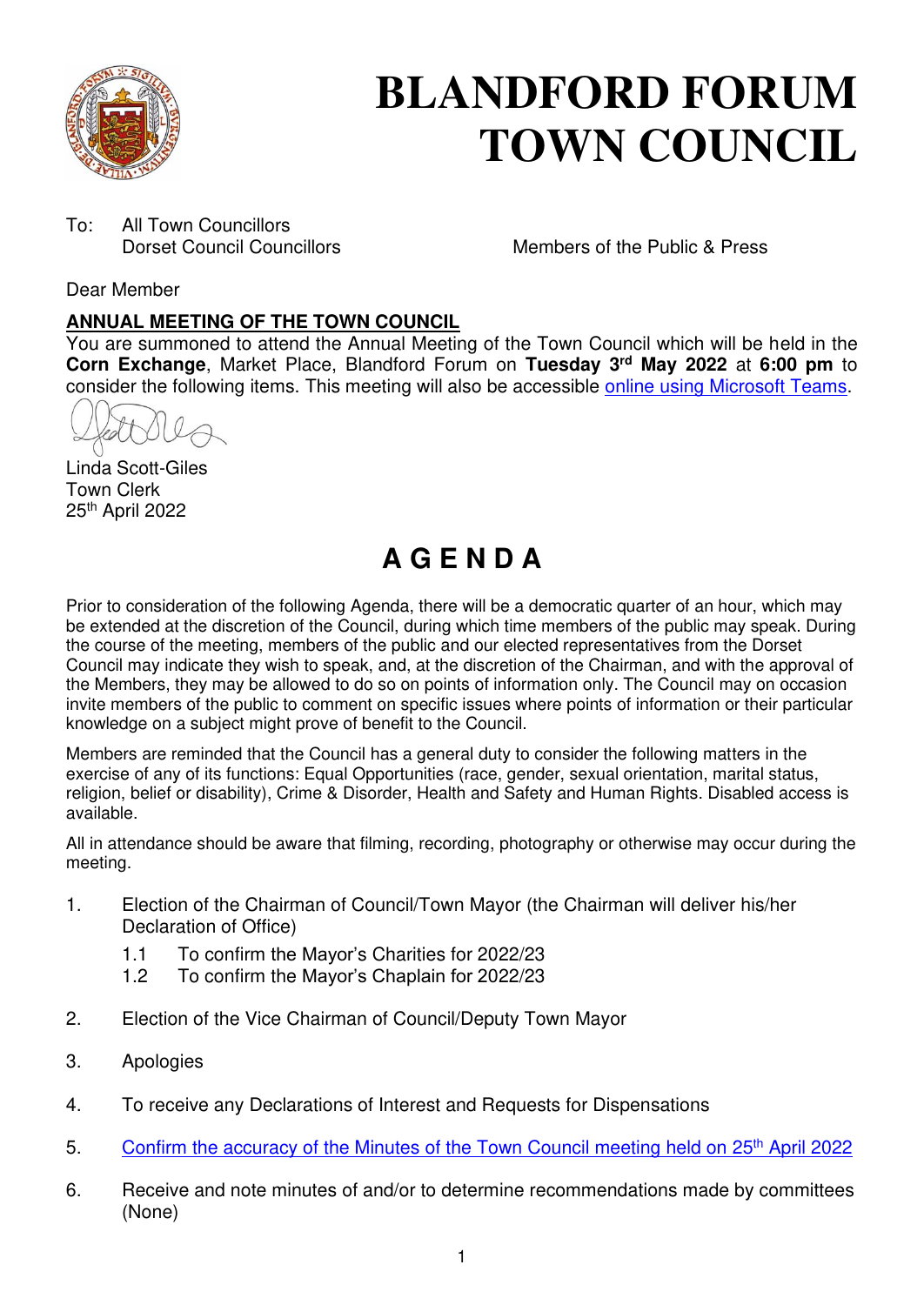- 7. [Review of delegation arrangements to committees, sub-committees, employees and](#page-3-0)  [other local authorities](#page-3-0)
- 8. [Review of the terms of references for committees](#page-4-0)
- 9. [Appointment of members to existing committees](#page-6-0)
	- 9.1 Town Council Planning (All Members)
		- 9.1.1 Election of Chairman
		- 9.1.2 Election of Vice Chairman
	- 9.2 Recreation & Amenities
		- 9.2.1 Nine Members including the Chairman and Vice Chairman of Council
		- 9.2.2 Election of Chairman
		- 9.2.3 Election of Vice Chairman
	- 9.3 Town & General Purposes
		- 9.3.1 Nine Members including the Chairman and Vice Chairman of Council
		- 9.3.2 Election of Chairman
		- 9.3.3 Election of Vice Chairman
	- 9.4 Finance & Staffing
		- 9.4.1 Nine Members including the Chairman and Vice Chairman of Council and the Chairmen of Recreation & Amenities and Town & General Purposes **Committees**
		- 9.4.2 Election of Chairman
		- 9.4.3 Election of Vice Chairman
- 10. [Appointment of any new committees, confirmation of the terms of reference, the number](#page-7-0)  [of members \(including, if appropriate, substitute councillors\) and receipt of nominations to](#page-7-0)  [them](#page-7-0)
- 11. [Review and adoption of appropriate standing orders and financial regulations](#page-8-0)
- 12. [Review of arrangements \(including legal agreements\) with other local authorities, not-for](#page-9-0)[profit bodies and businesses](#page-9-0)
- 13. Reports from representatives of community and local organisations (written reports to be tabled at the meeting)
- 14. [Review of representation and subsequent appointment on external bodies and](#page-11-0)  [arrangements for reporting back](#page-11-0)
- 15. Review the Council's expen[diture incurred under s.137 of the Local Government Act](#page-13-0)  [1972 or the General Power of Competence and confirm that the Town Council still meets](#page-13-0)  [the criteria of The Parish Councils \(General Power of](#page-13-0) Competence) (Prescribed [Conditions\) Order 2012](#page-13-0)
- 16. [Review of inventory of land and assets including buildings and office equipment including](#page-14-0) [the formation of a Working Group to inspect the Town Council](#page-14-0)'s Deeds and Trusts
- 17. [Review and confirmation of arrangements for insurance cover in respect of all insured](#page-18-0)  [risks](#page-18-0)
- 18. Review of the Council's and/or [staff subscriptions to other bodies](#page-19-0)
- 19. Review th[e Council's complaints procedure](#page-20-0)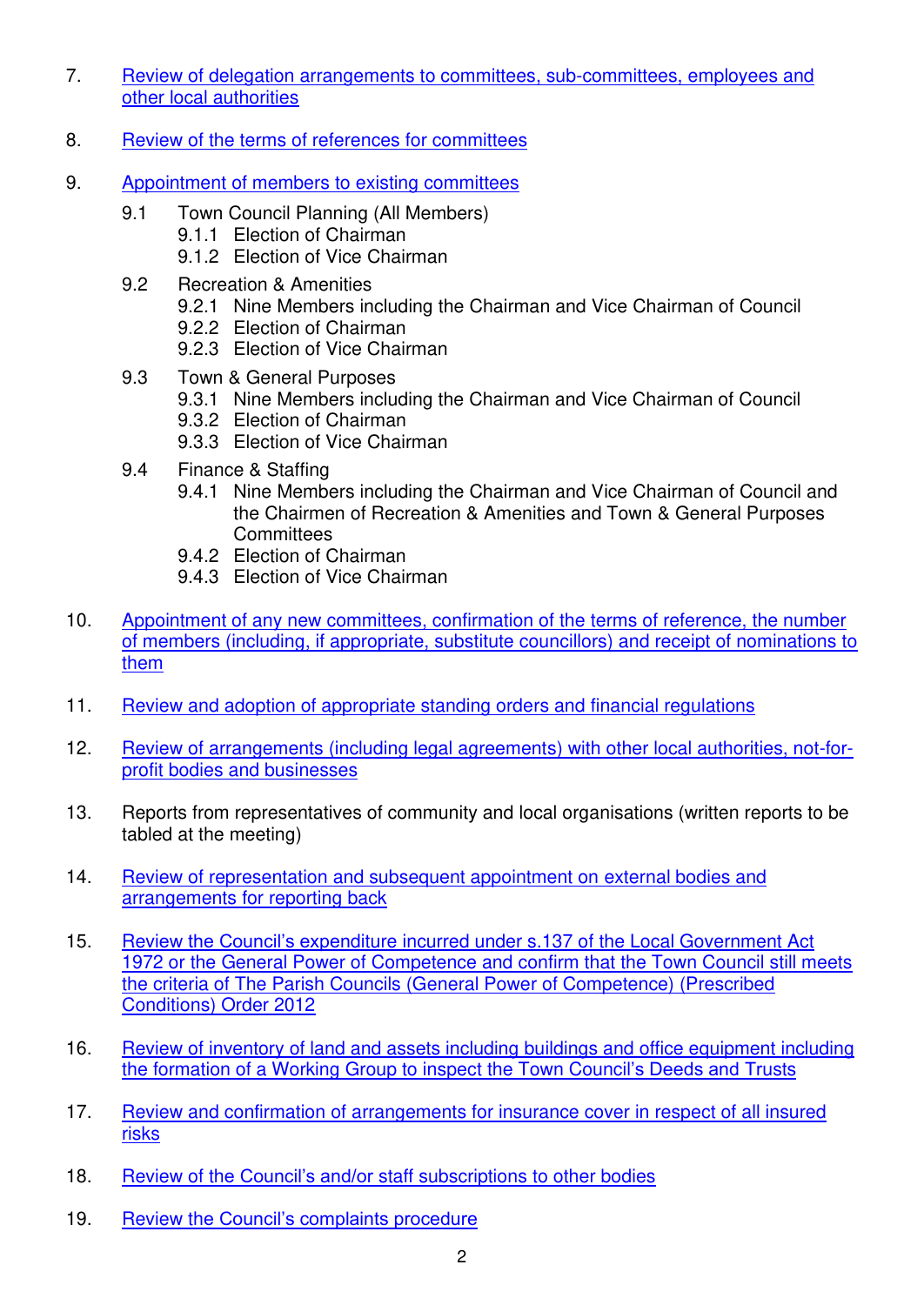- 20. Review of the Council's [policies, procedures and practices in respect of its obligations](#page-21-0)  [under freedom of information, data protection legislation and website accessibility](#page-21-0)
- 21. Review of the Council's [policy for communicating with the press/media](#page-22-0)
- 22. Review of the Council'[s employment policies and procedures](#page-23-0)
- 23. [To confirm the time and place of ordinary meetings of the Council up to and including the](#page-24-0)  [next annual meeting of the Council](#page-24-0)
- 24. Review of the Council's [Risk Assessment Management Policy Arrangements \(including](#page-27-0)  [Financial\)](#page-27-0)
- 25. Review of the Council's [Business Continuity Plan](#page-28-0)
- 26. Review of the Council's Climate Cha[nge and Biodiversity Action Plan](#page-29-0)

#### **DATES OF FUTURE MEETINGS**

| 16 <sup>th</sup> May | <b>Planning Meeting</b> |
|----------------------|-------------------------|
| 20 <sup>th</sup> May | Mayor Making            |
| 23 <sup>rd</sup> May | Planning                |

#### **Minutes of the Town Council and Committee meetings are available from the Town Clerk's Office and at [www.blandfordforum-tc.gov.uk](http://www.blandfordforum-tc.gov.uk/)**



**Town Clerk's Office Church Lane, Blandford Forum Dorset DT11 7AD**





**Tel: 01258 454500 • Fax: 01258 454432 Email: admin@blandfordforum-tc.gov.uk www.blandfordforum-tc.gov.uk**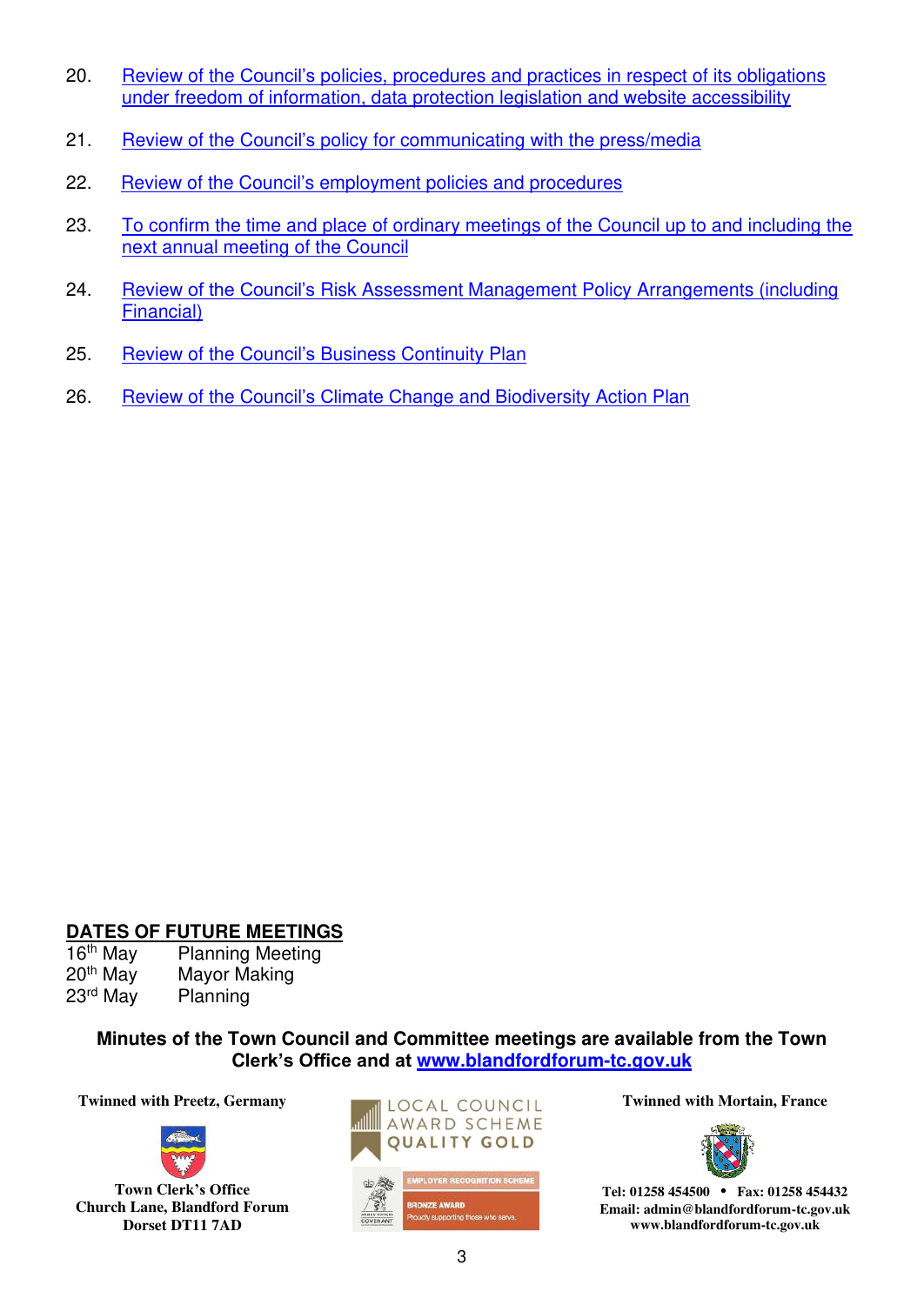### <span id="page-3-0"></span>**Review of Delegation Arrangements to Committees, Sub-Committees, Employees and other Local Authorities**

#### **Introduction**

By having this agenda item featuring as part of the Annual Meeting of the Town Council it provides the Town Council with the opportunity to review any delegation arrangements it might have for its Committees, Sub-Committees, Employees or with other Local Authorities.

#### **Delegation Arrangements to Committees**

The Town Council operates with a Committee structure. This structure has been in place for many years and has worked well.

Each Committee operates within an agreed remit (terms of reference) and the remits of each Committee feature in another report later in the agenda.

With the above in mind there is no need to review the present arrangements.

#### **Delegation Arrangements to Sub-Committees**

The Town Council at present does not have any formal sub-committees.

The Town Council operates with Working Groups that are established either by the Town Council or a Committee and meet as frequently as is required while a particular issue is considered. A Working Group reports back to either its parent Committee or Town Council/Planning on a regular basis or once the task has been completed. When the task of the Working Group has been completed the Working Group disbands.

With the above in mind there is no need to review the present arrangements.

#### **Delegation Arrangements to Employees**

The Town Council delegates a range of tasks and responsibilities to various employees of the Council and these are clearly detailed in the Standing Orders and Financial Regulations.

With the above in mind there is no need to review the present arrangements.

#### **Delegation Arrangements to Other Local Authorities**

The Town Council does not at present delegate to, or have delegated to it, any responsibility for the provision of a service. There is therefore no need to review the present arrangements.

#### **Recommendation**

The delegation arrangements the Town Council presently has in place in relation to Committees, Sub Committees, Employees and with other Local Authorities as detailed above does not appear to require change for the 2022/23 Mayoral year, hence the Town Council is requested to approve the report.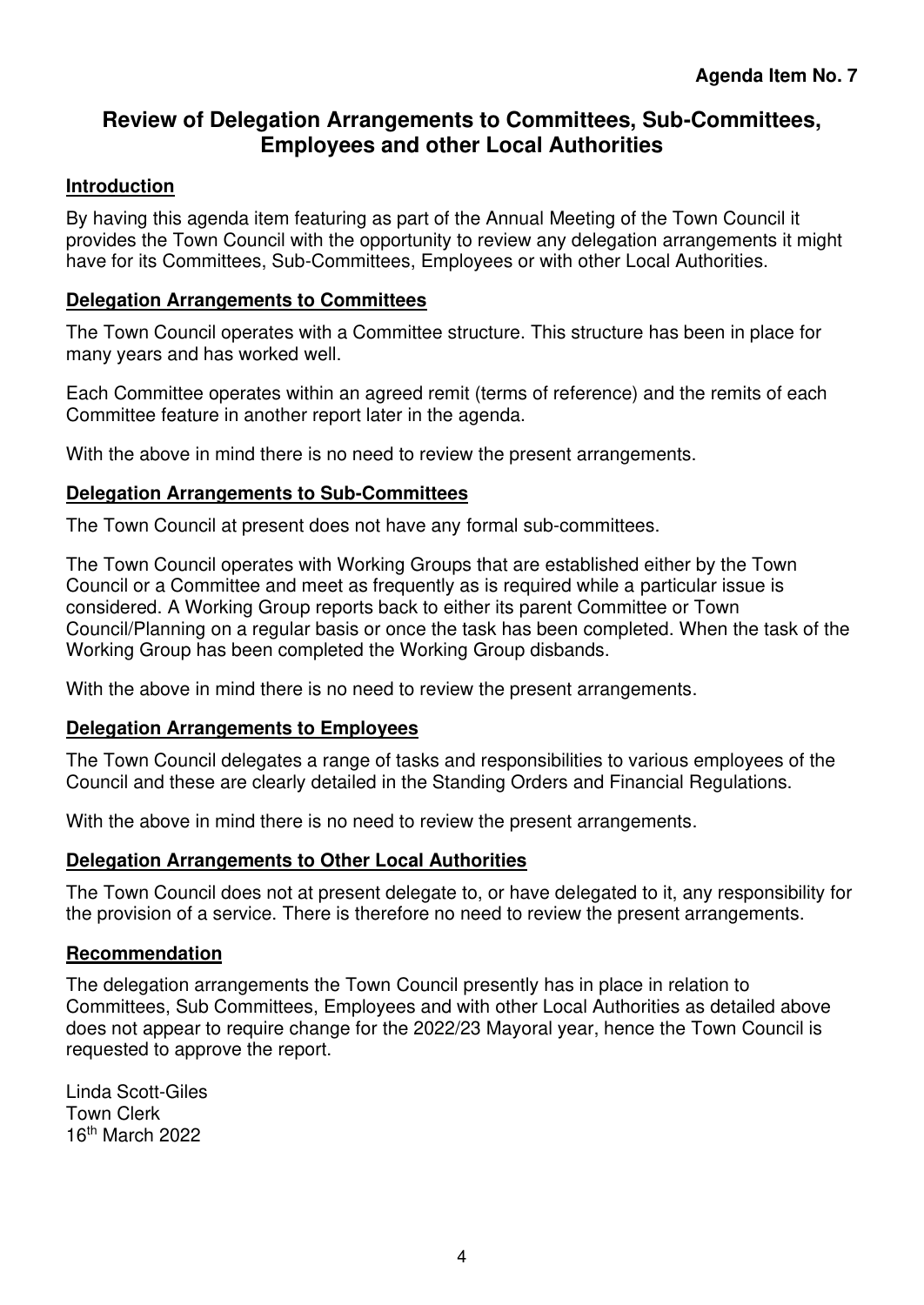## **Review of Terms of Reference for Committees**

#### <span id="page-4-0"></span>**Introduction**

By having this agenda item featuring as part of the Annual Meeting of the Town Council it provides the opportunity to review the Terms of Reference for Committees.

#### **General Terms of Reference Applicable to All Committees**

The Town Council introduced the general terms of reference for all committees [\(viewable here\)](https://blandfordforum-tc.gov.uk/wp-content/uploads/2021/02/Section-5-Committee-Remits-1.pdf) in January 1999. This was later amended in March 2002 and last updated in 2019 to reflect the change to the Dorset Council. The document continues to work well and there is no apparent reason to amend the document.

#### **Corn Exchange Meetings**

This was introduced in 2020 and the remit is [viewable here.](https://blandfordforum-tc.gov.uk/wp-content/uploads/2021/02/Section-5-Town-Council-Corn-Exchange-Remit.pdf) The document continues to work well and there is no apparent reason to amend the document.

#### **Town Council Planning Committee**

The remit and delegated powers of the Town Council Planning Committee [\(viewable here\)](https://blandfordforum-tc.gov.uk/wp-content/uploads/2021/02/Section-5-Planning-Remit.pdf) were last reviewed in May 2021.

The remit, under item 6.1.2 and 6.2.1, should be amended to reflect that the B+ Neighbourhood Plan has now been made. Under 6.3.1 and 6.3.2 the name of the group should be changed to Blandford+ Monitoring Group.

The document continues to work well and there is no apparent reason to amend the document apart from the above.

#### **Finance & Staffing Committee**

The remit and delegated powers of the Finance & Staffing Committee [\(viewable here\)](https://blandfordforum-tc.gov.uk/wp-content/uploads/2021/02/Section-5-FS-Remit.pdf) were last reviewed and updated in May 2021. The document continues to work well and there is no apparent reason to amend the document.

#### **Town & General Purposes Committee**

The remit and delegated powers of the Town & General Purposes Committee [\(viewable here\)](https://blandfordforum-tc.gov.uk/wp-content/uploads/2021/02/Section-5-TGP-Remit.pdf) were last reviewed in May 2021 and were later amended to include the Markets. The Old Bath House can be removed from the remit due to the sale in 2021.The document continues to work well and, subject to the above, there is no apparent reason to amend the document.

#### **Recreation & Amenities Committee**

The remit and delegated powers of the Recreation & Amenities Committee [\(viewable here\)](https://blandfordforum-tc.gov.uk/wp-content/uploads/2021/02/Section-5-RA-Remit.pdf) were last reviewed in May 2021. The document continues to work well and there is no apparent reason to amend the document.

#### **Recommendation**

That the Town Council agrees that:

• No changes are required to the General Terms of Reference Applicable to All **Committees**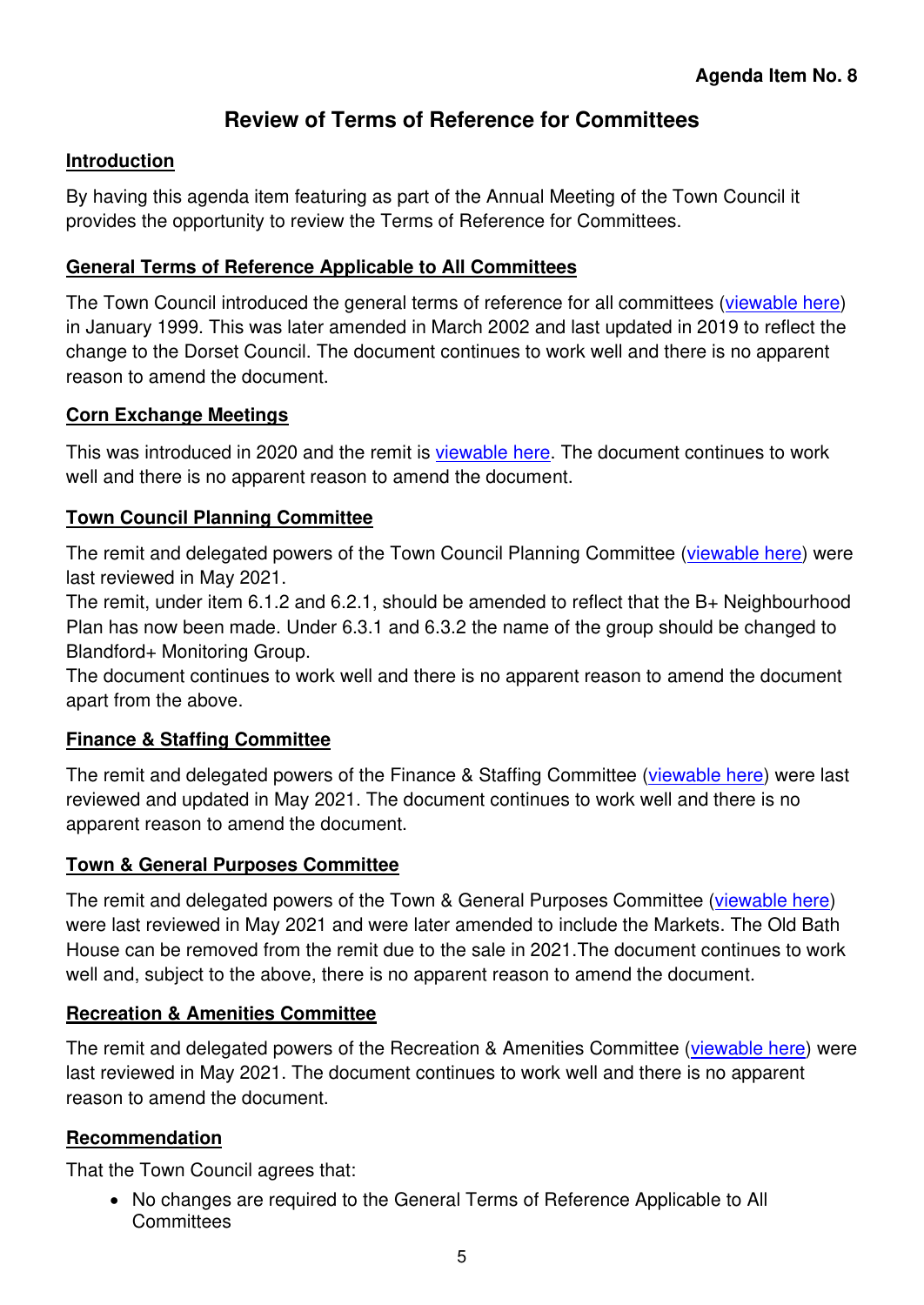- No changes are required to the remit and delegated powers of the Corn Exchange
- A minor change is required to the remit and delegated powers of the Town Council Planning Committee
- No changes are required to the remit and delegated powers of the Finance & Staffing **Committee**
- A minor change is required to the remit and delegated powers of the Town & General Purposes Committee
- No changes are required to the remit and delegated powers of the Recreation & Amenities Committee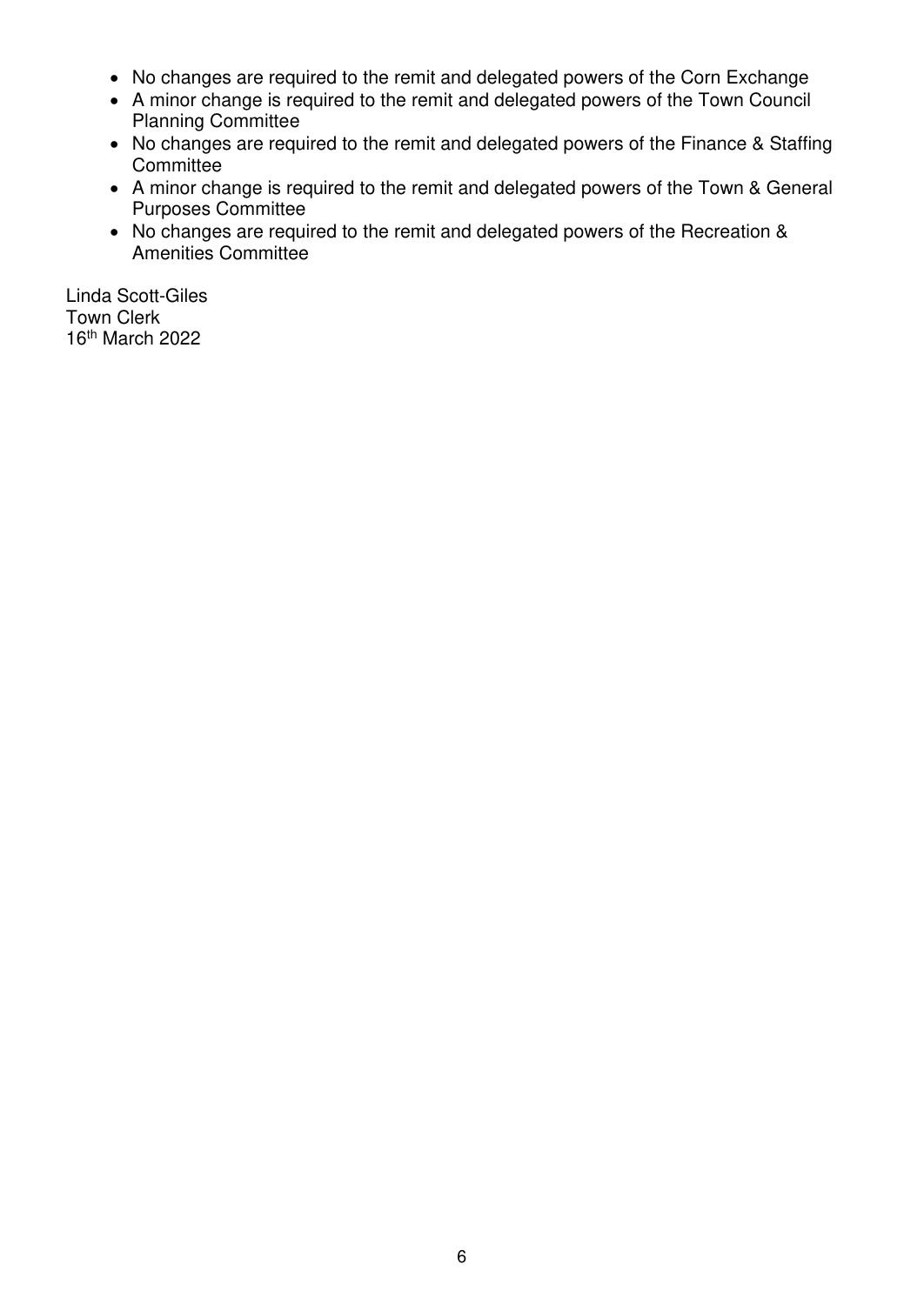#### **Appointment of members to existing committees DRAFT DOCUMENT**

<span id="page-6-0"></span>

| <b>EXISTING</b>                                                                                                                                                                                                                                                                                        |                                                                                                                                                                                                                           | 2022/2023                                                                                                                                                                                                                                          |
|--------------------------------------------------------------------------------------------------------------------------------------------------------------------------------------------------------------------------------------------------------------------------------------------------------|---------------------------------------------------------------------------------------------------------------------------------------------------------------------------------------------------------------------------|----------------------------------------------------------------------------------------------------------------------------------------------------------------------------------------------------------------------------------------------------|
| <b>TOWN COUNCIL PLANNING (16)</b>                                                                                                                                                                                                                                                                      |                                                                                                                                                                                                                           |                                                                                                                                                                                                                                                    |
| <b>Committee Chairman</b> Cllr Carter<br><b>Committee Vice Chairmen</b> Cllr Holmes<br><b>Committee Members</b> All Town Councillors                                                                                                                                                                   |                                                                                                                                                                                                                           | <b>All Town Councillors</b>                                                                                                                                                                                                                        |
| <b>RECREATION &amp; AMENITIES COMMITTEE (9)</b>                                                                                                                                                                                                                                                        |                                                                                                                                                                                                                           |                                                                                                                                                                                                                                                    |
| <b>Committee Chairman</b><br><b>Committee Vice Chairman</b><br><b>Chairman of Council</b><br><b>Vice Chairman of Council</b><br><b>Committee Members</b>                                                                                                                                               | Cllr L Lindsay<br><b>Cllr H White</b><br><b>CIIr L Hitchings</b><br><b>Cllr C Stevens</b><br><b>Cllr N Lacey-Clarke</b><br><b>CIIr S Hitchings</b><br><b>Cllr R Carter</b><br><b>Cllr C Jacques</b><br><b>Cllr E Bray</b> | Cllr L Lindsay (C)<br>Cllr<br>Cllr<br>Cllr<br><b>Cllr N Lacey-Clarke</b><br><b>CIIr S Hitchings</b><br><b>Cllr R Carter</b><br><b>CIIr L Hitchings</b><br>Cllr R Holmes (C)<br><b>Cllr E Bray</b><br>Cllr H White                                  |
| <b>TOWN &amp; GENERAL PURPOSES COMMITTEE (9)</b>                                                                                                                                                                                                                                                       |                                                                                                                                                                                                                           |                                                                                                                                                                                                                                                    |
| <b>Committee Chairman</b> Cllr H Mieville<br><b>Committee Vice Chairman</b> Cllr R Holmes<br><b>Chairman of Council</b><br><b>Vice Chairman of Council</b><br><b>Committee Members</b>                                                                                                                 | <b>CIIr L Hitchings</b><br><b>Cllr C Stevens</b><br><b>Cllr B Quayle</b><br><b>Cllr A Cross</b><br><b>Cllr P Clark</b><br><b>Cllr P Osborne</b><br><b>Cllr K Herbert</b>                                                  | Cllr<br>Cllr R Holmes (VC)<br>Cllr<br>Cllr<br><b>Cllr B Quayle</b><br><b>Cllr A Cross</b><br><b>Cllr P Clark</b><br><b>Cllr H Mieville</b><br><b>Cllr A Cross</b><br><b>Cllr K Herbert</b>                                                         |
| <b>FINANCE &amp; STAFFING COMMITTEE (9)</b>                                                                                                                                                                                                                                                            |                                                                                                                                                                                                                           |                                                                                                                                                                                                                                                    |
| <b>Committee Chairman</b> Cllr S Hitchings<br><b>Committee Vice Chairman &amp;</b><br><b>Chairman of Town &amp; General Purposes Committee</b><br><b>Chairman of Council</b><br><b>Vice Chairman of Council</b><br><b>Chairman of Recreation &amp; Amenities Committee</b><br><b>Committee Members</b> | <b>Cllr P Osborne</b><br><b>Cllr H Mieville</b><br><b>Cllr L Hitchings</b><br><b>Cllr C Stevens</b><br><b>Cllr L Lindsay</b><br><b>Cllr H White</b><br><b>Cllr A Cross</b><br><b>Cllr R Carter</b>                        | Cllr S Hitchings (C)<br>Cllr L Hitchings (C)<br>Cllr E Bray (VC)<br>Cllr<br><b>Cllr L Lindsay</b><br><b>Cllr H White</b><br><b>Cllr A Cross</b><br><b>Cllr R Carter</b><br><b>Cllr H Mieville</b><br><b>Cllr C Stevens</b><br><b>Cllr R Holmes</b> |
|                                                                                                                                                                                                                                                                                                        |                                                                                                                                                                                                                           |                                                                                                                                                                                                                                                    |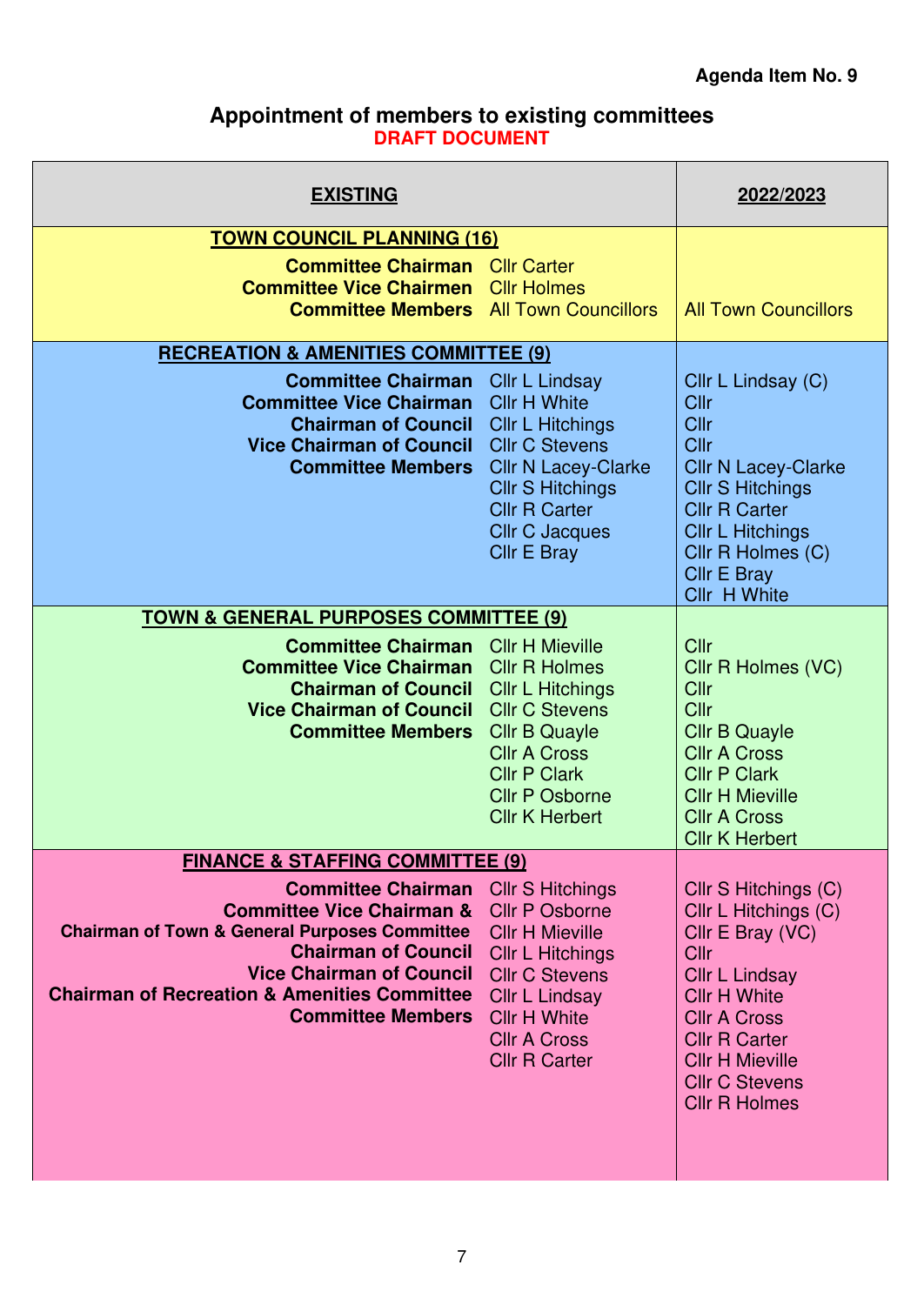## <span id="page-7-0"></span>**Appointment of any new committees, confirmation of the terms of reference, the number of members (including, if appropriate, substitute councillors) and receipt of nominations to them**

#### **Introduction**

By having this agenda item featuring as part of the Annual Meeting of the Town Council it provides the Town Council with the opportunity to consider establishing any new committees, terms of reference member numbers and Councillor nominations.

#### **New Committees**

This matter has been given consideration by Officers and there is no apparent reason why any new committees need to be established for the 2022/23 Mayoral year.

#### **Working Groups**

In May 2019, Councillors confirmed membership of the following working groups for the fiveyear term:

- Neighbourhood Plan working group (memorandum of understanding)
- Public Art (project completed)
- Corn Exchange (no longer relevant)
- Climate Change working group

#### **Recommendation**

That the Town Council continues with its existing Committee structure for the 2022/23 Mayoral year.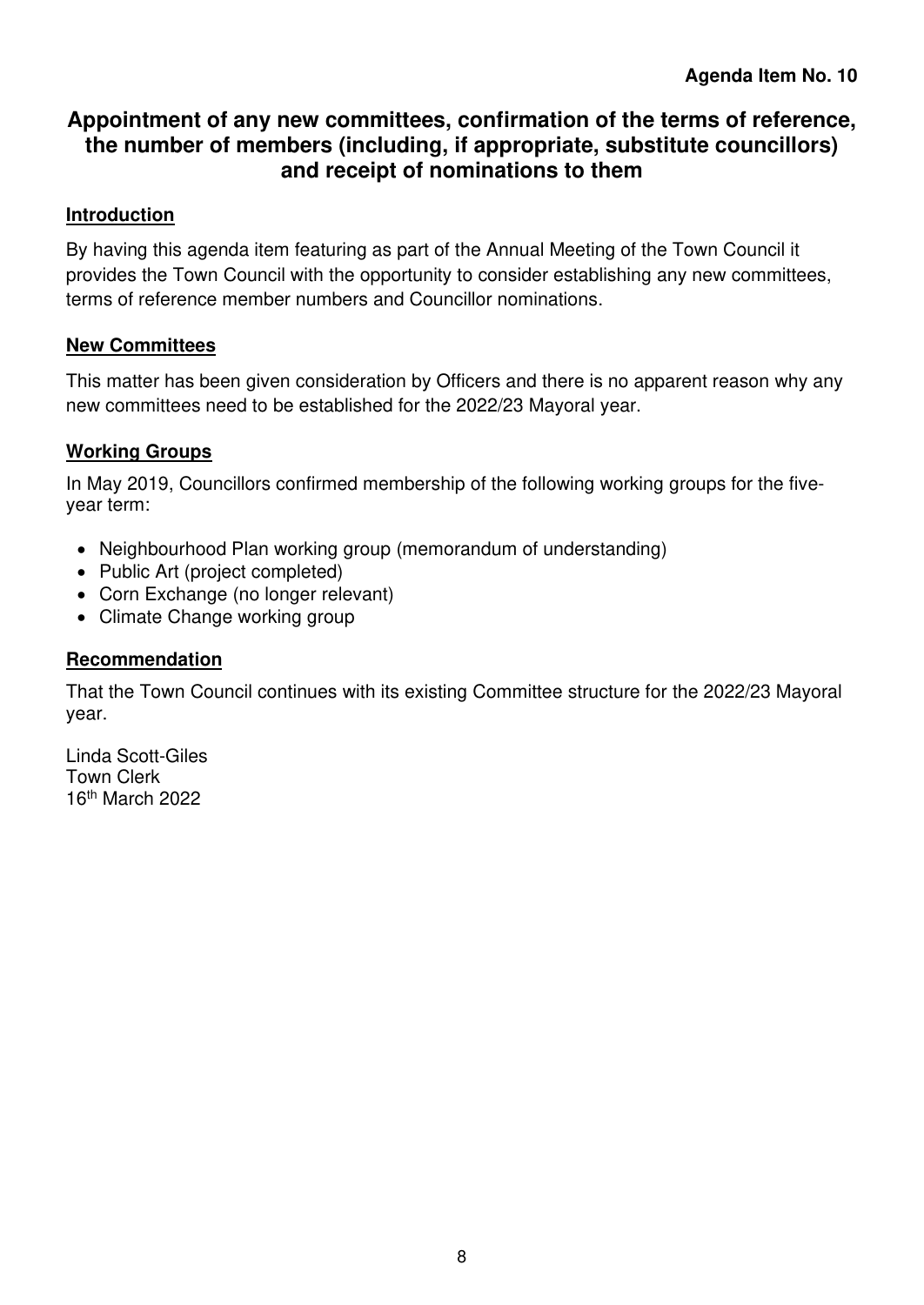## **Review and Adoption of appropriate Standing Orders and Financial Regulations**

#### <span id="page-8-0"></span>**Introduction**

In 2018, The National Association of Local Councils (NALC) published revised Model Standing Orders. The Town Council adopted the Standing Orders and numerous amendments have since been made.

By having this agenda item featuring as part of the Annual Meeting of the Town Council it provides the Town Council with the opportunity to review and adopt appropriate Standing Orders and Financial Regulations.

#### **Standing Orders [\(viewable here\)](https://blandfordforum-tc.gov.uk/wp-content/uploads/2022/04/Standing-Orders-September-2021.pdf)**

The Town Council last updated the Standing Orders in September 2021.

Working through this agenda, and comparing it to the standing orders, the following items have been included in the agenda that are not listed in the standing orders. Councillors may wish to update standing orders accordingly.

#### **Financial Regulations [\(viewable here\)](https://blandfordforum-tc.gov.uk/wp-content/uploads/2022/04/Financial-Regulations-and-Contracts-September-2021.pdf)**

In 2019 NALC published Model Financial Regulations, which were adopted by full Council and most recently updated in September 2021.

#### **Recommendation**

That the Town Council considers the contents of the report and makes any changes prior to adopting the updated Standing Orders and Financial Regulations for the 2022/3 Mayoral year.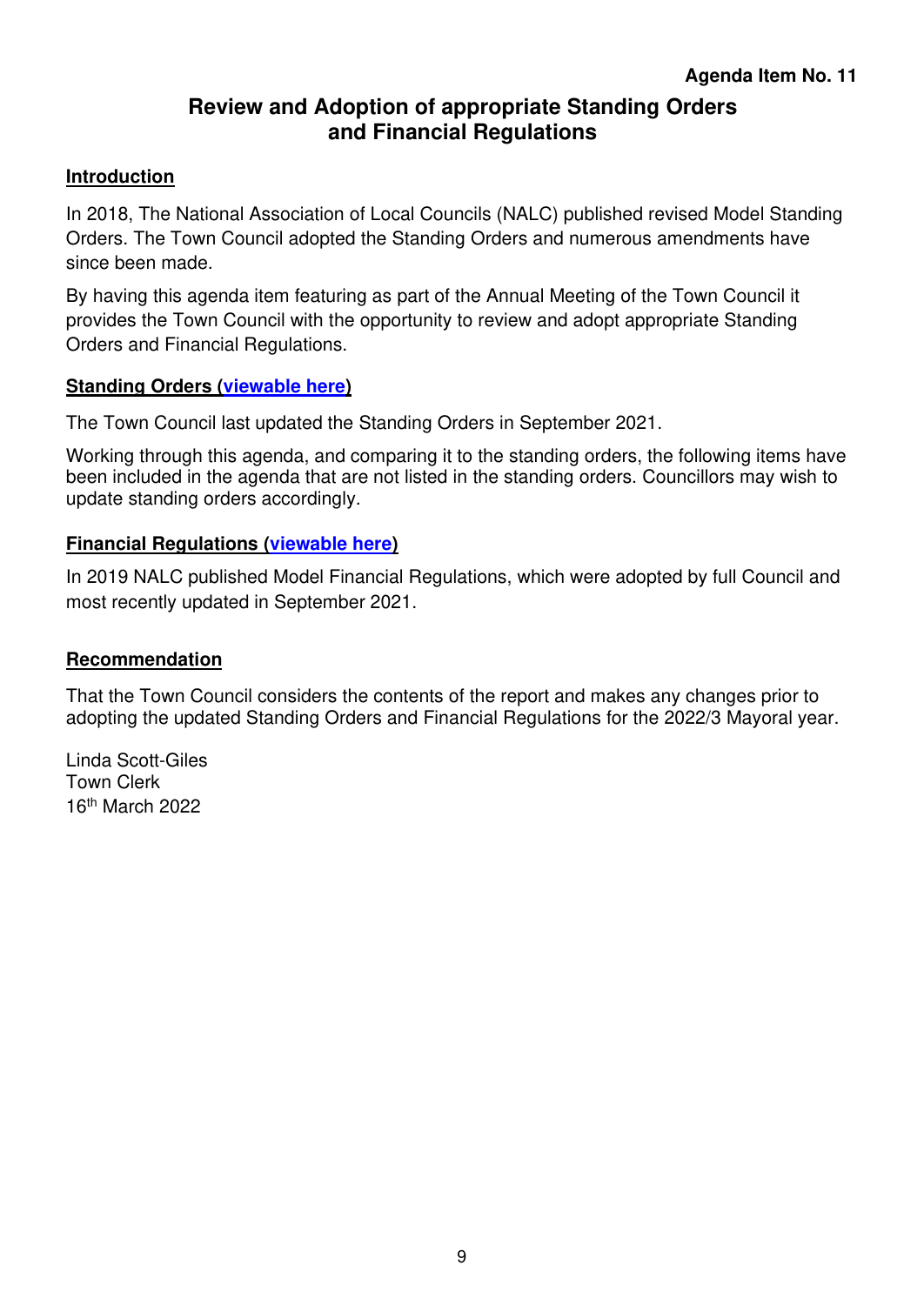## <span id="page-9-0"></span>**Review of arrangements (including legal agreements) with other local authorities, not-for-profit bodies and businesses**

#### **Introduction**

By having this agenda item featuring as part of the Annual Meeting of the Town Council it provides the Town Council with the opportunity to review any arrangements or charters with financial contributions to other local authorities.

#### **Arrangements, Charters and Agreements**

- a) Blandford Market The Town Council is still awaiting for the Dorset Council to transfer the Blandford Market and its Charter. In the meantime, the Town Council has an agreement with Dorset Council's parking services to reimburse them for loss of income from Market Place parking spaces.
- b) Grass Cutting The Town Council has contracts in place with Blandford Scouts and the Dorset Council for grass cutting services.
- c) Play Area Checks An agreement is in place with Blandford St Mary Parish Council for health and safety checks of the outdoor gym equipment they have at Stour Meadows. The term for this agreement was changed from annual to 5 years in 2018.
- d) MVS Blandford A four-year agreement (expiring December 2023) is in place with local mechanics, MVS Blandford, for the Town Council's vehicles in return for vehicle sponsorship.
- e) General Servicing Agreements The Town Council has agreements in place with the following providers for essential services:
	- Fire and Intruder Alarms
	- Fire appliances
	- Toilet cleaning
	- Utilities contracts
	- Waste disposal
	- Sanitary waste disposal
	- IT support
	- Photocopier
	- Franking Machine
	- Clock servicing
	- Hot water boilers
- f) Health and Safety and Human Resources The Town Council has a 5-year agreement in place with Ellis Whittam for this support (expires May 2026).
- g) Insurance The Town Council approved a three-year contract for its insurance provision in March 2021.

#### **Service Level Agreements**

a) Blandford Youth & Community Centre – The Town Council has not renewed the SLA from 1<sup>st</sup> April 2023 at this time, however it has resolved to carry over the unclaimed funds from the April-June 2021 and July-September 2021 periods into the 2022-23 financial year to assist the Blandford Youth & Community Centre.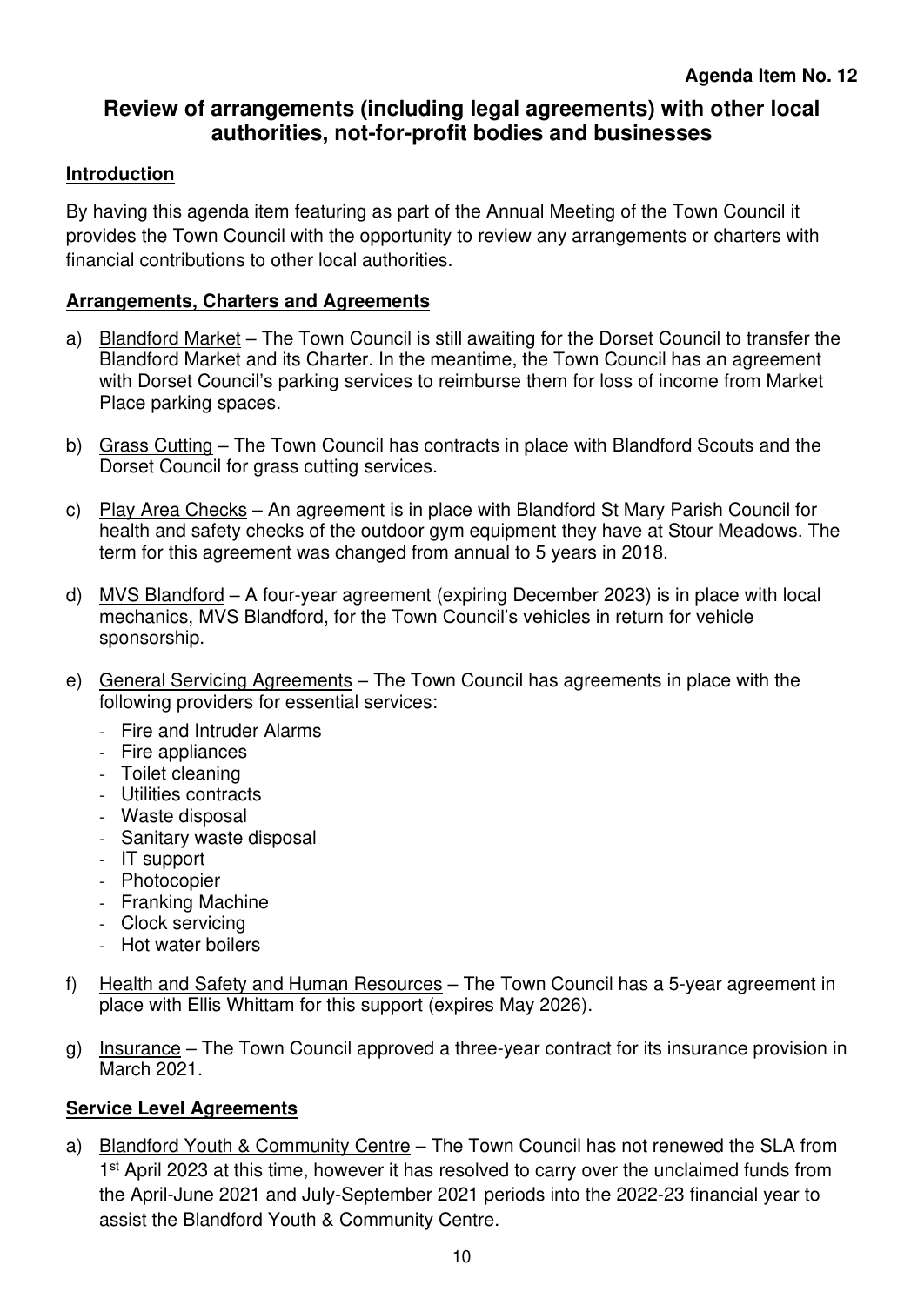- b) Treads The Council will make a financial contribution to Treads of £2,000 a year for the financial years 2022/23, 2023/24 and 2024/25.
- c) Blandford Information Centre The Council will make a financial contribution to the TIC of £2,000 a year for the financial years 2022/23, 2023/24 and 2024/25.
- d) Town Museum The Council will make a financial contribution to the Museum of £2,000 a year for the financial years 2022/23, 2023/24 and 2024/25.
- e) Fashion Museum The Council will make a financial contribution to the Fashion Museum of £2,500 a year for the financial years 2022/23, 2023/24 and 2024/25.
- f) Citizen's Advice Bureau The Council will make a financial contribution to the CAB of £5,000 a year for the financial years 2022/23, 2023/24 and 2024/25.
- g) Boxing Club The Council will make a financial contribution to the Club of £15,000 for the financial year 2022/23, and £2,500 for the financial years 2023/24 and 2024/25 once a lease is signed.
- h) Foodbank The Council will make a financial contribution of £5,000 a year for the financial years 2022/23, 2023/24 and 2024/25.

Each SLA has varying conditions for the funding the Town Council provides.

#### **Service Provision Funding Agreement**

a) Blandford Stour Valley Band - The agreement is for the Council to make a financial contribution to the Band of £1,500 a year for the financial years 2022/23, 2023/24 and 2024/25 to offset the cost of the Band's rehearsal and storage space. In return the Band performs in the Town at various events throughout the year.

Should you wish to view any of the documentation referred to in this report, please contact the Town Clerk.

#### **Recommendation**

That the Town Council notes the arrangements currently in place with other local authorities, not-for-profit bodies and businesses.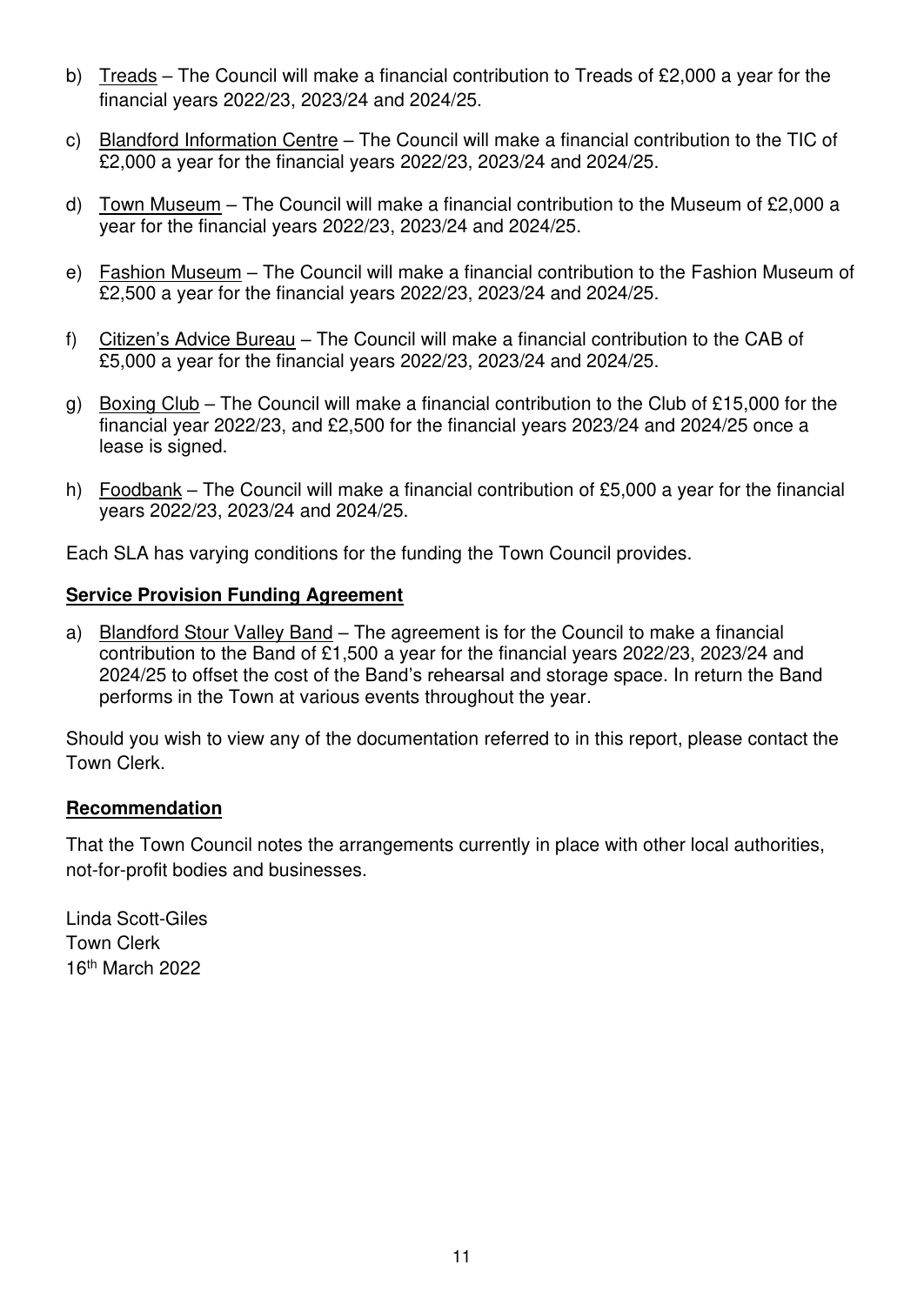#### <span id="page-11-0"></span>**REPRESENTATIVES TO COMMUNITY AND LOCAL ORGANISATIONS AND TOWN COUNCIL APPOINTMENTS 2022-2023 DRAFT DOCUMENT**

| <b>ORGANISATION</b>                                                                                                                                                       | <b>REPRESENTATIVE</b><br>2021/22                                                   | <b>REPRESENTATIVE</b><br>2022/23                                                                   |
|---------------------------------------------------------------------------------------------------------------------------------------------------------------------------|------------------------------------------------------------------------------------|----------------------------------------------------------------------------------------------------|
| <b>BFTC Commemoration Group</b>                                                                                                                                           | Cllr Quayle<br><b>Cllr Stevens</b><br><b>Cllr Cross</b><br><b>Cllr Carter</b>      | Cllr Quayle<br><b>Cllr Stevens</b><br><b>Cllr Cross</b><br><b>Cllr Carter</b>                      |
| Age Concern                                                                                                                                                               | <b>Cllr Herbert</b><br><b>Cllr Stevens</b>                                         | <b>Cllr Herbert</b>                                                                                |
| <b>Allotment Society</b>                                                                                                                                                  | <b>Cllr Lindsay</b><br><b>Cllr Mieville</b>                                        | Cllr Lindsay<br><b>Cllr Mieville</b>                                                               |
| <b>Ancient Monuments Officer</b>                                                                                                                                          | Cllr Clark                                                                         | <b>Cllr Clark</b>                                                                                  |
| Blandford + Neighbourhood Plan                                                                                                                                            | <b>Cllr White</b><br><b>Cllr Carter</b><br><b>Cllr Cross</b>                       | <b>Cllr White</b><br><b>Cllr Carter</b><br><b>Cllr Cross</b><br><b>Cllr Herbert</b><br>Cllr Holmes |
| Blandford & District Civic Society (to merge<br>with the Town Museum to become Civic<br><b>Society Group of the Blandford Museum</b><br><b>Arts &amp; Heritage Trust)</b> | <b>Cllr Holmes</b><br><b>Cllr Cross</b>                                            | N/A                                                                                                |
| <b>Blandford Area Youth Management Committee</b>                                                                                                                          | Cllr Osborne<br>Cllr Jacques<br>Cllr Lacey-Clarke                                  | Cllr Lacey-Clarke<br>Cllr Jacques<br>Cllr Bray                                                     |
| <b>Blandford Fashion Museum</b>                                                                                                                                           | <b>Cllr Holmes</b><br>Cllr Quayle                                                  | <b>Cllr Holmes</b>                                                                                 |
| <b>Blandford Forum Charities (4 Cllrs)</b><br>(Five year term)                                                                                                            | Cllr Quayle<br><b>Cllr Carter</b><br>Cllr Clark<br>Cllr Holmes                     | Cllr Quayle<br><b>Cllr Carter</b><br>Cllr Clark<br><b>Cllr Holmes</b><br>Cllr Lacey-Clarke         |
| <b>Blandford Leisure Centre Consultative Group</b>                                                                                                                        | <b>Cllr Lindsay</b><br><b>Cllr Carter</b>                                          | <b>Cllr Herbert</b><br><b>Cllr Carter</b><br>Cllr Lindsay                                          |
| <b>Blandford Literary Festival</b>                                                                                                                                        | Cllr Osborne<br>Cllr Quayle                                                        | <b>Cllr Mieville</b><br>Cllr Bray                                                                  |
| Blandford Museum Trust (to merge with the<br><b>Civic Society to become Civic Society</b><br><b>Group of the Blandford Museum Arts &amp;</b><br><b>Heritage Trust)</b>    | Cllr Quayle<br><b>Cllr Cross</b>                                                   | <b>Cllr Quayle</b><br><b>Cllr Cross</b>                                                            |
| <b>Blandford Opportunity Group</b>                                                                                                                                        | <b>Cllr Herbert</b>                                                                | Cllr L Hitchings<br><b>Cllr Mieville</b>                                                           |
| <b>Blandford Public Transport Group</b><br>Parish Transport Representative                                                                                                | Cllr S Hitchings                                                                   | Cllr S Hitchings                                                                                   |
| <b>Blandford Town Team</b>                                                                                                                                                | <b>Cllr Mieville</b>                                                               | <b>Cllr Mieville</b>                                                                               |
| <b>Blandford Yuletide Festival</b>                                                                                                                                        | Cllr L Hitchings<br><b>Cllr Stevens</b><br><b>Cllr White</b><br><b>Cllr Holmes</b> | Cllr L Hitchings<br><b>Cllr Stevens</b><br><b>Cllr Holmes</b>                                      |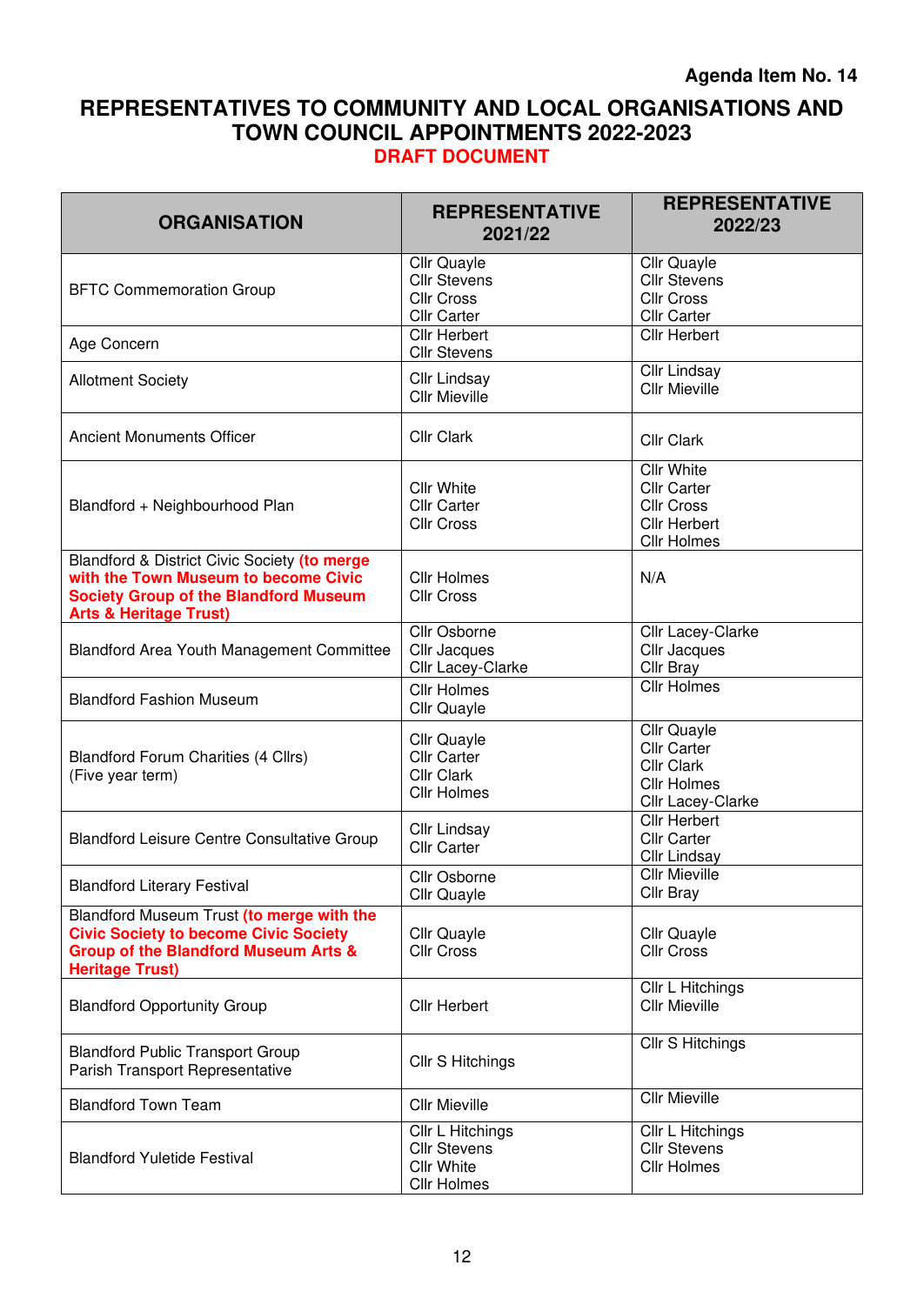| <b>Blandford Business Group</b>                                                             | <b>Cllr Stevens</b><br>Cllr Mieville (Chair of T&GP)                     | <b>Cllr Stevens</b><br><b>Cllr Mieville</b>                                     |
|---------------------------------------------------------------------------------------------|--------------------------------------------------------------------------|---------------------------------------------------------------------------------|
| <b>Citizens Advice Dorset</b>                                                               | <b>Cllr Holmes</b><br>Cllr Osborne                                       |                                                                                 |
| Clean Up Blandford Campaign                                                                 | <b>Cllr Quayle</b><br><b>Cllr Stevens</b><br><b>Cllr Cross</b>           | Cllr Quayle<br><b>Cllr Stevens</b><br><b>Cllr Cross</b><br><b>Cllr Mieville</b> |
| <b>Cycling Officer</b>                                                                      | Cllr L Hitchings                                                         | Cllr L Hitchings                                                                |
| <b>Diversity Representative</b>                                                             | <b>Cllr Mieville</b>                                                     | <b>Cllr Mieville</b><br>Cllr Bray                                               |
| Dorset Association of Parish & Town Councils<br>(DAPTC)<br>Larger Councils and North Dorset | <b>Cllr White</b><br><b>Cllr Stevens</b>                                 | <b>Cllr White</b><br><b>Cllr Stevens</b>                                        |
| Flood Warden                                                                                | <b>Cllr Clark</b>                                                        | <b>Cllr Clark</b>                                                               |
| <b>Foundation Governors</b><br><b>Blandford Secondary School Foundation</b>                 | <b>Cllr Carter</b><br><b>Cllr Mieville</b><br>Cllr Lacey-Clarke (Deputy) | <b>Cllr Carter</b><br><b>Cllr Mieville</b><br>Cllr Lacey-Clarke<br>Cllr Bray    |
| Garrison/Police/Council<br>Joint Partnership Group                                          | Cllr S Hitchings                                                         | Cllr S Hitchings<br>Cllr R Holmes<br>Cllr Bray                                  |
| Georgian Fayre                                                                              | Cllr L Hitchings                                                         | <b>Cllr L Hitchings</b><br>Cllr Bray                                            |
| <b>Great Dorset Steam Fair</b>                                                              | <b>Cllr Lindsay</b>                                                      | Cllr Lindsay                                                                    |
| Mortain & Blandford Twinning Association                                                    | <b>Cllr Cross</b><br><b>Cllr Carter</b>                                  | <b>Cllr Cross</b>                                                               |
| <b>Preetz Twinning Association</b>                                                          | Cllr Bray                                                                | Cllr Bray                                                                       |
| Remembrance Sunday Planning Group (5-<br>year term)                                         | <b>Cllr Lindsay</b><br><b>Cllr Carter</b><br><b>Cllr Holmes</b>          | Cllr Lindsay<br>Cllr Carter<br><b>Cllr Holmes</b><br>Cllr Bray                  |
| <b>Rights of Way Officer</b>                                                                | <b>Cllr Cross</b>                                                        | <b>Cllr Cross</b>                                                               |
| <b>TIC Observer</b>                                                                         | <b>Cllr Holmes</b><br>Cllr Bray                                          | Cllr Bray                                                                       |
| TREADS                                                                                      | Cllr Osborne<br><b>Cllr Mieville</b>                                     | <b>Cllr Mieville</b><br>Cllr Bray                                               |
| <b>Tree Warden</b>                                                                          | <b>Cllr Mieville</b>                                                     | <b>Cllr Mieville</b>                                                            |
| William Williams Charity Representative                                                     | <b>Cllr White</b>                                                        | Cllr Lacey-Clarke<br>Cllr White                                                 |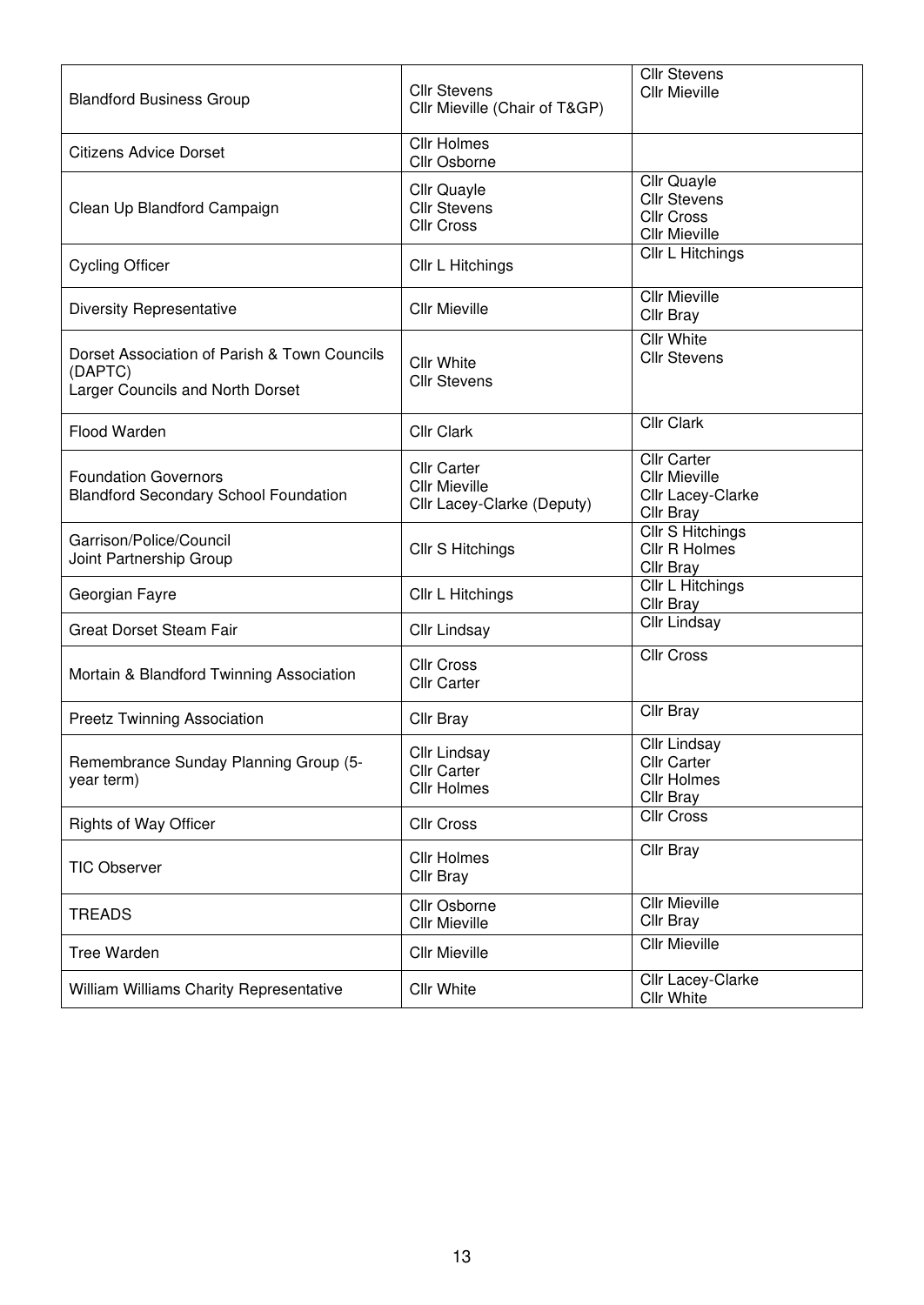<span id="page-13-0"></span>**Review the Council's expenditure incurred under s.137 of the Local Government Act 1972 or the General Power of Competence and confirm that the Town Council still meets the criteria of The Parish Councils (General Power of Competence) (Prescribed Conditions) Order 2012** 

#### **Introduction**

This agenda item is two items combined because they are so closely linked.

#### **Expenditure**

The Town Council used to apply s137 for its expenditure authority prior to the General Power of Competence and Councillors will be aware that s137 has not been applied for some time. During the last financial year, the Town Council has only used the General Power of Competence.

#### **Eligibility**

Section 28 of the Town Council's Standing Orders confirms the eligibility requirements, which this council has been approving on an annual basis to avoid it being missed from the agenda on an election year (!), which are as follows:

- The General Power of Competence (GPC) is a power of first resort, giving a local authority "the power to do anything that individuals generally may do" where permitted by the Localism Act 2011 s1-8.
- Before exercising the General Power of Competence, a meeting of the full Council shall have passed a resolution to confirm it has satisfied the prescribed statutory criteria required to qualify as an eligible parish council.
- To be eligible, the number of councillors elected at the last election (or subsequent byelection) must equal or exceed two thirds of the total numbers of seats on the council and the council must have a qualified clerk. It must confirm it remains eligible at every annual meeting of the council after ordinary elections and can use the GPC as long as it does not break other laws.

#### **Recommendation**

That the Town Council notes its expenditure incurred under the General Power of Competence and confirms that it continues to meet the criteria of The Parish Councils (General Power of Competence) (Prescribed Conditions) Order 2012.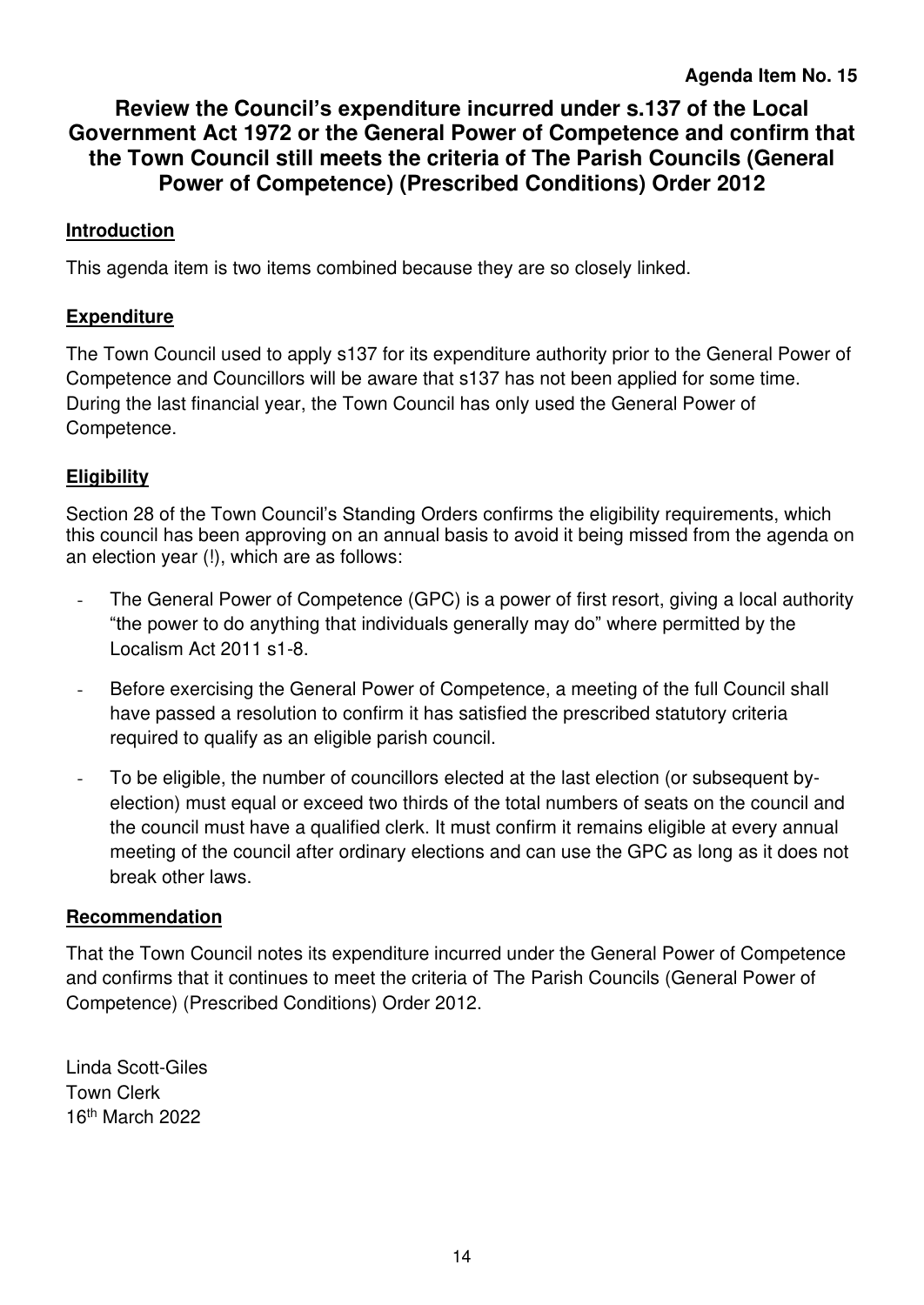## <span id="page-14-0"></span>**Review of Inventory of Land and Assets Including Buildings and Office Equipment and the Formation of the Town Council's Deeds and Trusts Working Group**

#### **Introduction**

By having this agenda item featuring as part of the Annual Meeting of the Town Council it provides the Town Council with the opportunity to review its inventory of land and assets and to form a Working Group to inspect the Town Council's Deeds and Trusts.

#### **Inventory of Land**

The Town Council has responsibility for various parcels of land and buildings in Blandford Forum and these are all included in the land inventory at Appendix  $A -$  Land I[nventory.](#page-16-0)

In 2009 the Town Council registered land that it already owned with the Land Registry, which is also detailed at Appendix A.

If any Member would like to see the Land Registry titles, please contact the Town Clerk.

#### **Inventory of Assets (including buildings and office equipment)**

The Town Council's Responsible Financial Officer maintains an Asset Register and all the items listed have a description, date acquired, model and serial numbers, purchase price, value price, insurance details and comments box (where appropriate).

The Asset Register includes, but is not limited to, the following:

- a. Office and IT equipment
- b. Civic and Mayoral items
- c. Furniture
- d. Fire Extinguishers
- e. Christmas Decorations
- f. Street Furniture
- g. Plant Fixtures and Fittings (hot water and condensing boilers)
- h. Grounds Maintenance equipment
- i. Motor Vehicles
- j. CCTV Equipment

Due to the size of these documents, copies have not been made available for Members. If any Member would like to see the Asset Register, please contact the Town Clerk.

The Asset Register was last approved at the 21<sup>st</sup> March 2022 Finance & Staffing Committee meeting and full council on 28<sup>th</sup> March 2022.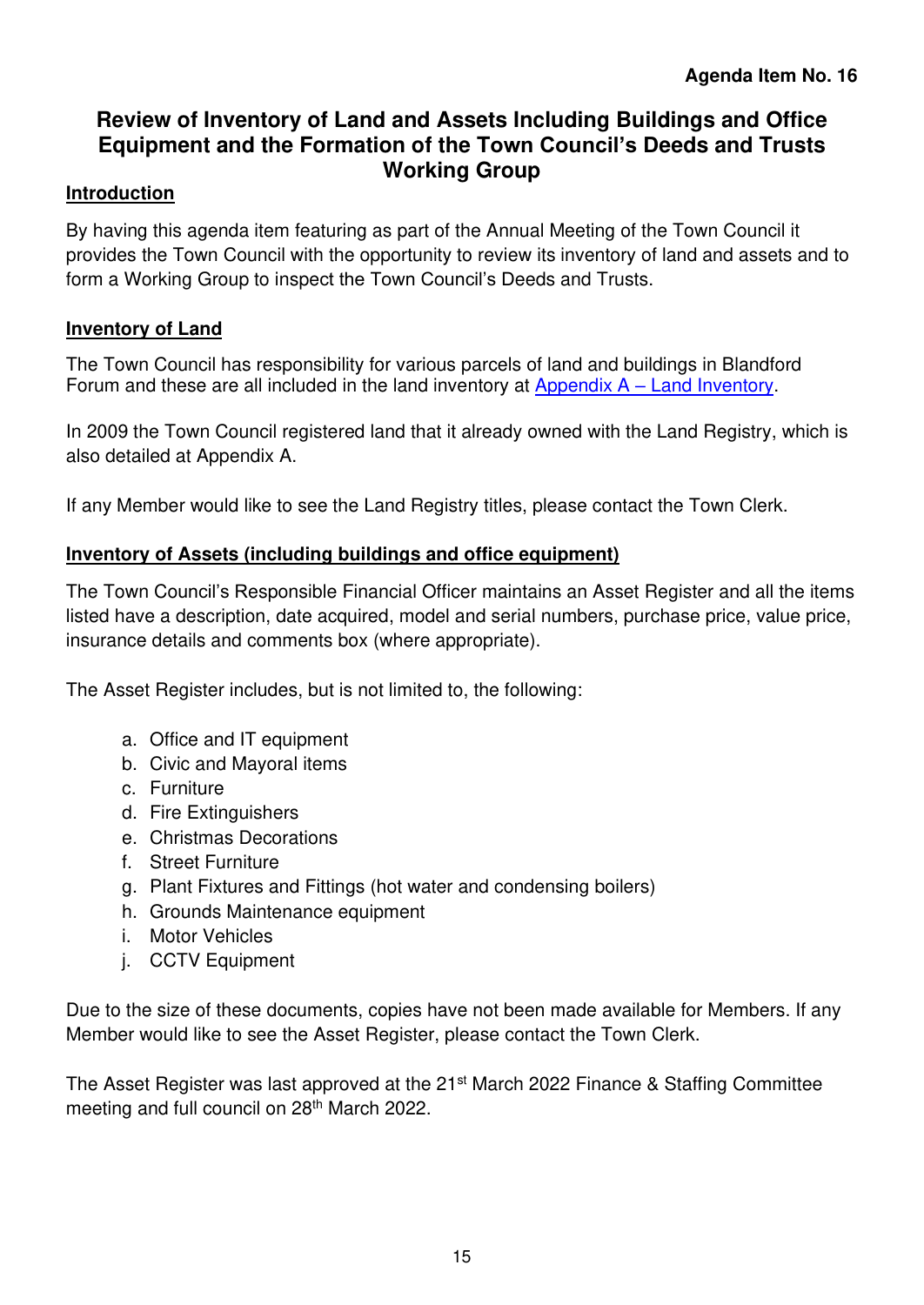#### **Inspection of the Town Council's Deeds and Trusts**

The Town Council agreed on 18<sup>th</sup> May 2018 that deeds and trusts should be reviewed on an annual basis. Cllrs Clark and Stevens carried out the 2021/2022 inspection. This is considered valuable background for newer members as it provides an interesting background to the land and properties that the Town Council owns or manages.

#### **Recommendation**

To approve the list of land registered to the Town Council and note Appendix A.

To approve that the Town Council's Asset Registers are updated regularly and were last reviewed at full council on 28th March 2022.

To agree on Members to form the Working Group to carry out the next annual review of the Town Council's deeds and trusts.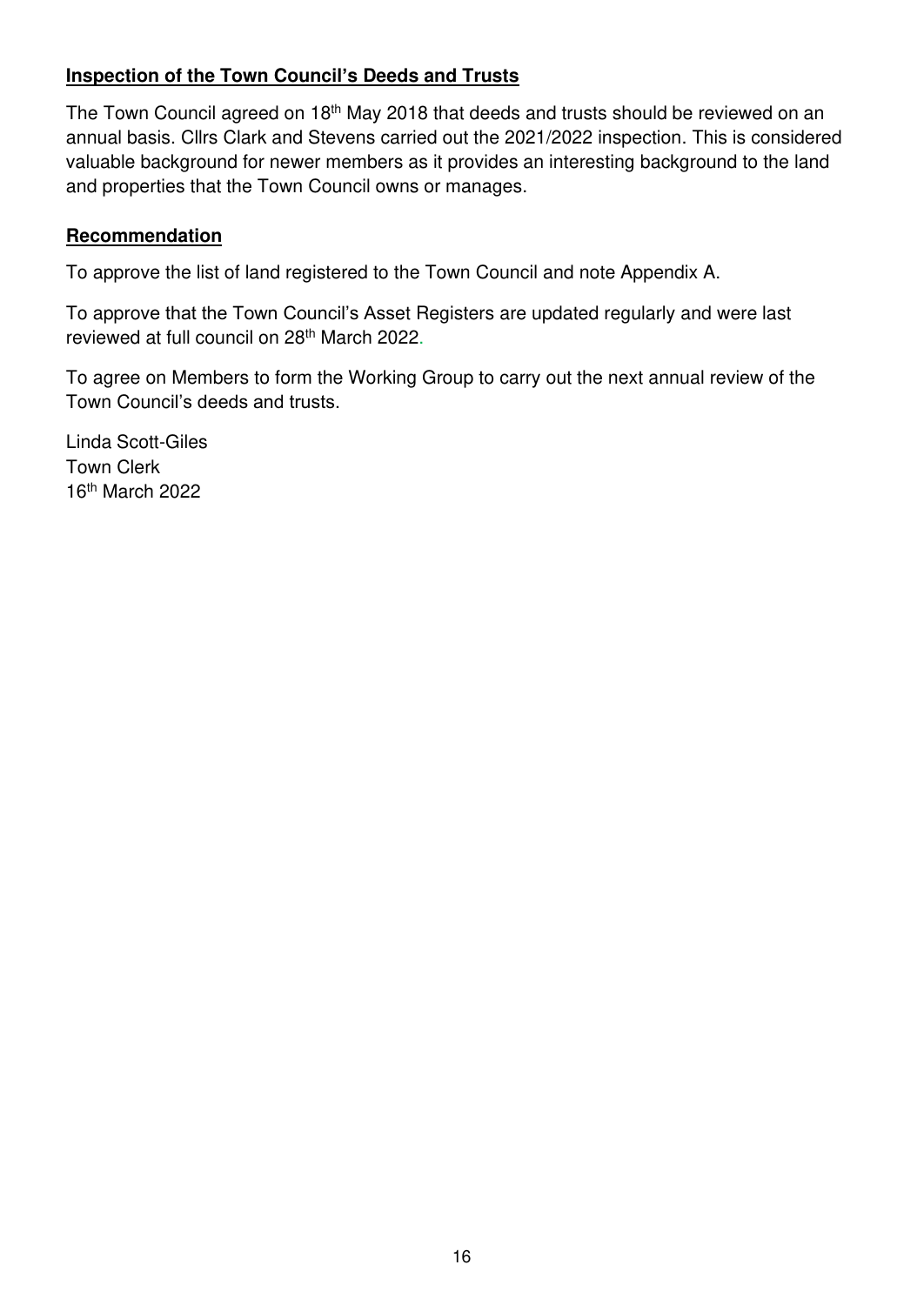## **Appendix A**

<span id="page-16-0"></span>

| Item<br>No.    | The accup, accuments and agreements for the fisc below are available to view in the Town Oldive Onlied by arrangement.<br><b>Location</b> | <b>Use</b>                                         | Area $(m2)$<br>(if known) | <b>Title No.</b> | Ordnance<br><b>Survey</b> | Own          | Lease | <b>Maintain</b> |
|----------------|-------------------------------------------------------------------------------------------------------------------------------------------|----------------------------------------------------|---------------------------|------------------|---------------------------|--------------|-------|-----------------|
|                |                                                                                                                                           |                                                    |                           |                  | <b>Map Reference</b>      |              |       |                 |
| $\mathbf{1}$ . | Cemetery, Chapel, Workshop and Cemetery<br>Field, Salisbury Road                                                                          | <b>Burials</b>                                     | 23,328                    | DT374396         | ST8907SW                  | ✔            |       |                 |
| 2.             | Closed Churchyard of St Peter & St Paul,<br><b>East Street/Market Place</b>                                                               | Closed<br>Churchyard                               | 1,545                     |                  |                           |              |       |                 |
| 3.             | Corn Exchange and Town Clerk's Office,<br><b>Market Place</b>                                                                             | Town Council<br>offices and<br>community<br>venues |                           | DT375116         | ST8806SW                  |              |       |                 |
| 4.             | Damory Down Amenity Areas                                                                                                                 | Amenity<br>areas/open<br>spaces                    |                           | DT30798          | ST8807                    | ✔            |       |                 |
| 5.             | Dr David's Memorial Plot (DC), Wimborne<br>Road                                                                                           | Memorial<br>grass/shrub area                       | 8                         | DT358635         |                           |              |       |                 |
| 6.             | Elizabeth Road Allotments/Philip Road                                                                                                     | Allotments                                         |                           |                  |                           |              |       |                 |
| 7.             | Unit 18, Glenmore Business Park (Depot),<br><b>Higher Shaftesbury Lane</b>                                                                | Welfare unit and<br>storage                        |                           | DT397470         | ST8907NW                  | $\checkmark$ |       |                 |
| 8.             | Lamperd's Field Allotments and Store,<br>Salisbury Road                                                                                   | Allotments and<br>storage<br>compound              |                           | DT284885         | <b>ST8907NE</b>           |              | ✔     |                 |
| 9.             | Langton Play Area                                                                                                                         | Play Area                                          | 1,503.01                  | DT358635         | <b>ST8806SE</b>           | ✔            |       |                 |
| 10.            | Langton Car Park/back of M&S (grass<br>cutting), Langton Road (DC)                                                                        | Amenity<br>areas/open<br>spaces                    | 1,529.44                  |                  |                           |              |       |                 |
| 11.            | Larksmead Recreation Ground, Pavilion and<br>Play Area, Larksmead                                                                         | Recreational area                                  | 25,787.85                 | DT374443         | <b>ST8907SE</b>           |              |       |                 |

## **Land Inventory**

The deeds, documents and agreements for the list below are available to view in the Town Clerk's Office by arrangement.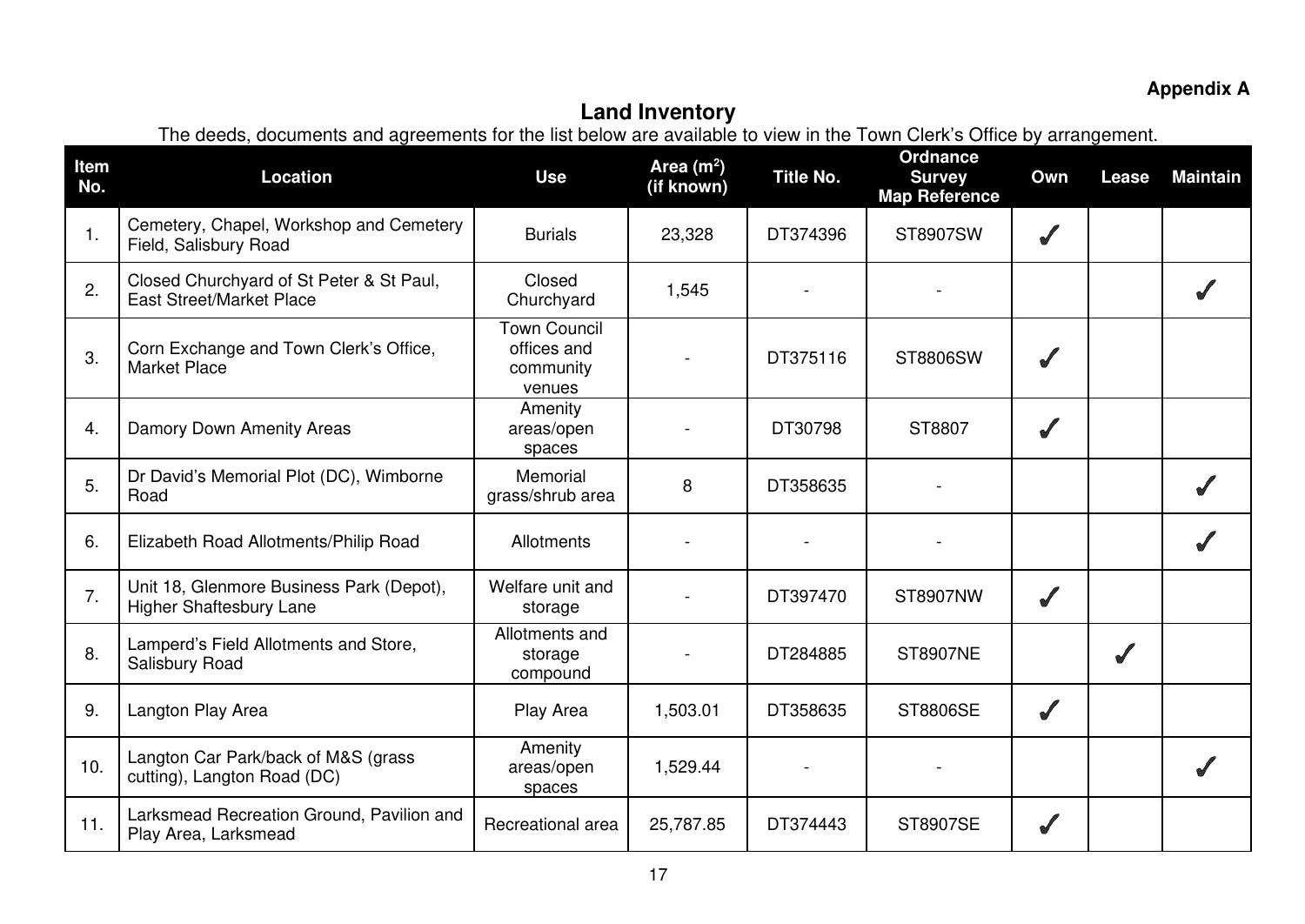| 12. | Marsh & Ham (grass cutting), off of West<br>Street (DC)                                                                                          | Amenity<br>areas/open<br>spaces          | 2,571.93  |          |                 |   |  |
|-----|--------------------------------------------------------------------------------------------------------------------------------------------------|------------------------------------------|-----------|----------|-----------------|---|--|
| 13. | Marsh & Ham Toilet Block / Information<br>Centre, off West Street (DC)                                                                           | Public<br>Conveniences                   |           |          |                 |   |  |
| 14. | Park Road Recreation Ground, Car Park,<br>Pavilions, Play Area and (closed) toilet block<br>(Barnes for a Recreation Ground Trust),<br>Park Road | Recreational area                        | 15,692.74 | DT374492 | ST8806NW        |   |  |
| 15. | Railway Arches (DC), Stour Meadows (back<br>of Langton Road long stay car park)                                                                  | Redundant<br>railway arches              |           | DT264601 | ST8806SE        |   |  |
| 16. | Skate Park (DC), Stour Meadows car park<br>(back of Hall & Woodhouse brewery)                                                                    | <b>Skate Park</b>                        | 1,280.50  | DT300638 | <b>ST8805NE</b> |   |  |
| 17. | Tabernacle Toilet Block, The Tabernacle                                                                                                          | Public<br>Conveniences                   |           |          |                 |   |  |
| 18. | The Great Fire Monument (Town Pump),<br><b>Market Place</b>                                                                                      | Monument                                 |           |          |                 |   |  |
| 19. | Woodhouse Gardens and Pavilion, The<br>Tabernacle                                                                                                | Formal gardens<br>and community<br>venue | 412       | DT358635 | ST8806SE        | ✔ |  |
| 20. | Badbury Heights development - amenity<br>areas (Phase 1 & 2 transferred, Phase 2<br>Play Area, awaiting 3a & 3b), off Higher<br>Shaftesbury Lane | Amenity<br>areas/open<br>spaces          |           | DT410020 |                 |   |  |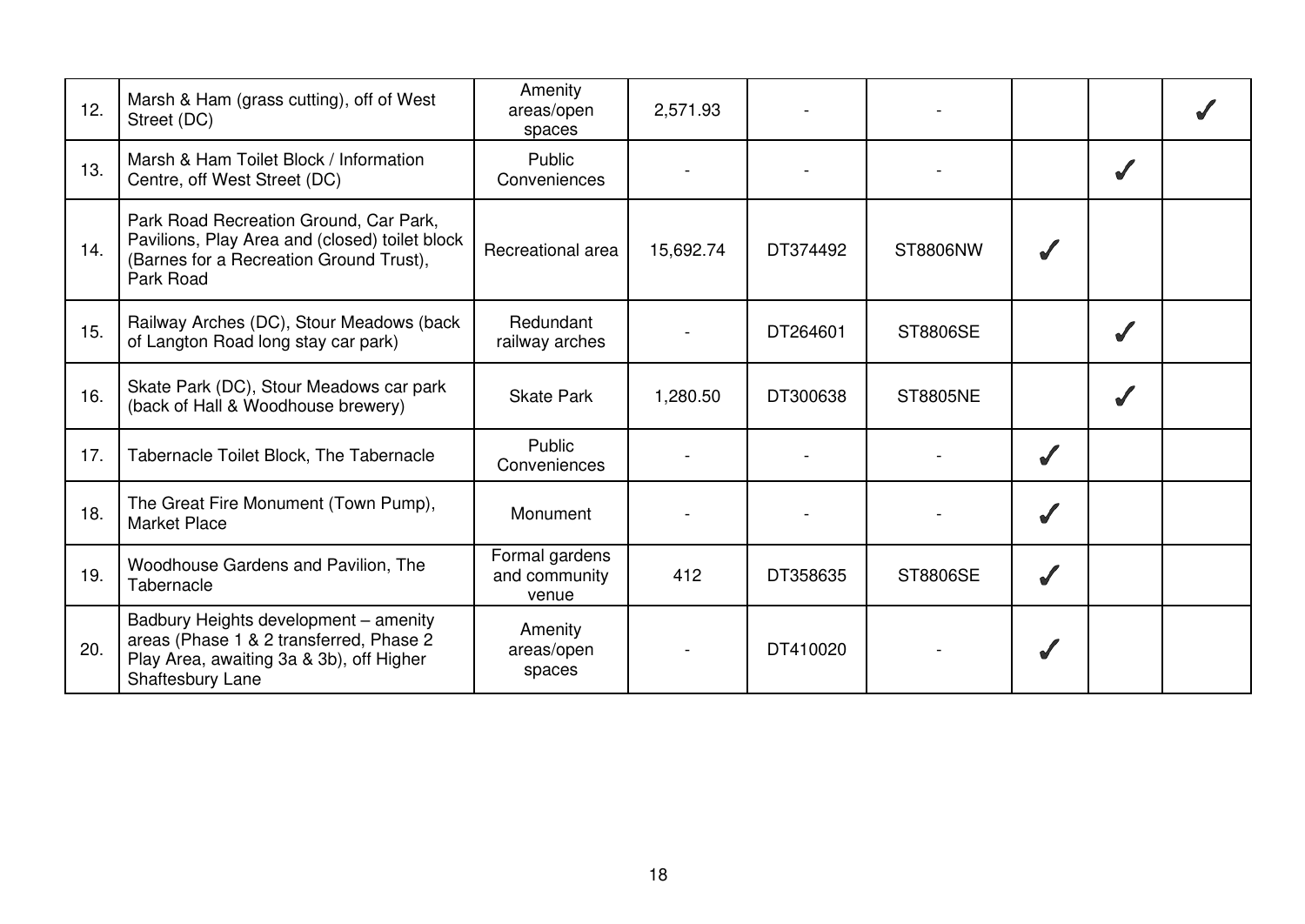## **Review and Confirmation of Arrangements for Insurance Cover in Respect of all Insured Risks**

#### <span id="page-18-0"></span>**Introduction**

By having this agenda item featuring as part of the Annual Meeting of the Town Council it provides the Town Council with the opportunity to review its insurance cover.

#### **Insurance Cover in Respect of All Insured Risks**

An Insurance Risk Assessment of the Town Council's Insurance Cover was carried out, and Premiums for 2022/2023 were approved by the Finance & Staffing Committee on 21<sup>st</sup> March 2022 and subsequently approved by Town Council on 28<sup>th</sup> March 2022.

The full policy schedule was sent to Councillors with the F&S agenda, but should Councillors wish to view it again please request a copy from the Town Clerk.

#### **Recommendation**

That the Town Council notes that its Insurance Cover in respect of all insured risks has been approved for the 2022/2023 Mayoral year.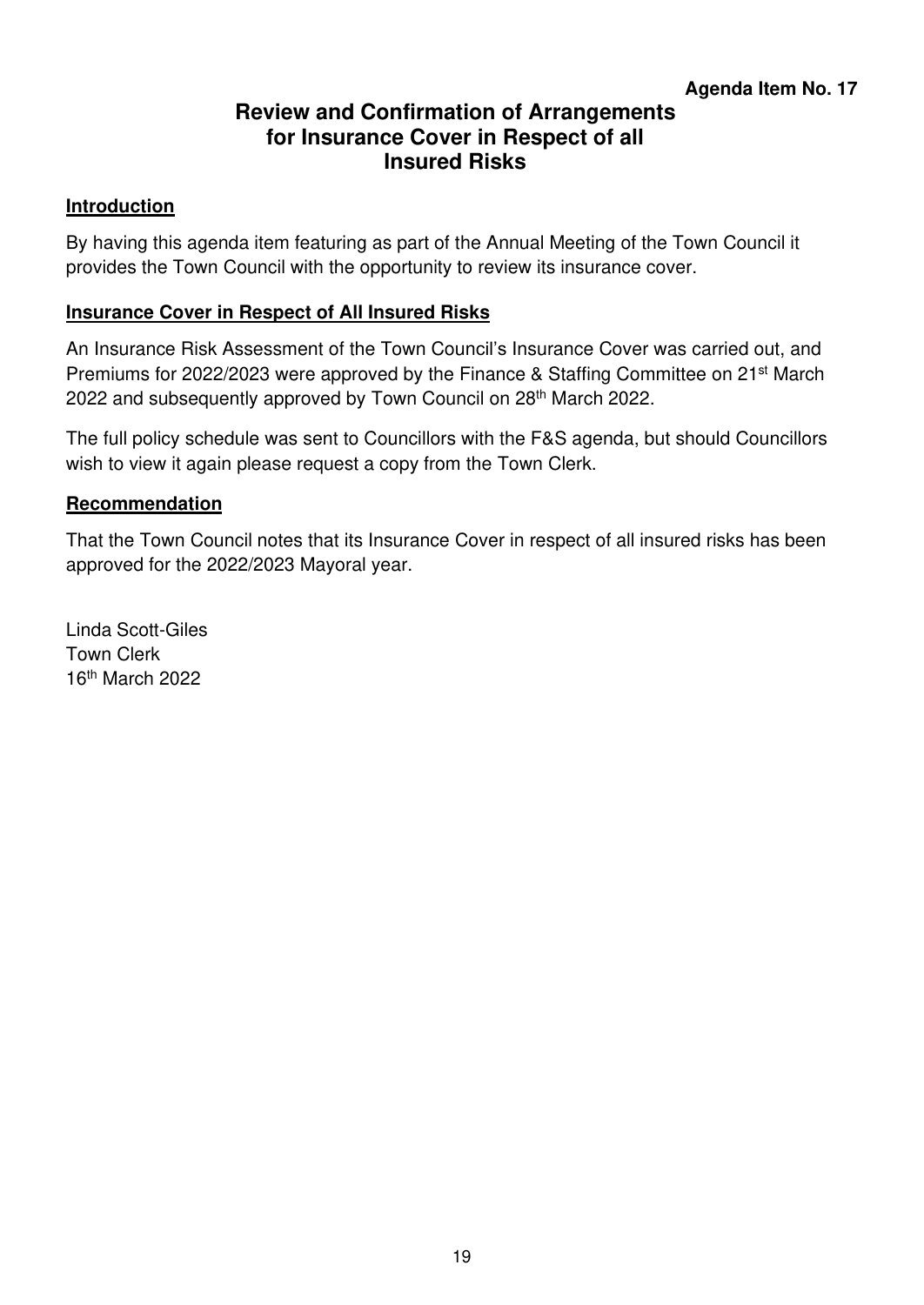## <span id="page-19-0"></span>**Review of the Council's and/or Employees' Membership of Other Bodies**

#### **Introduction**

By having this agenda item featuring as part of the Annual Meeting of the Town Council it provides the Town Council with the opportunity to review its/or its employees' membership of other bodies.

#### **The Council's Membership of Other Bodies**

- a) The Town Council annually takes out Membership of the Dorset Association of Parish and Town Councils (DAPTC). BFTC automatically obtains the support services and guidance offered to Town Council from the National Association of Councils (NALC) once it has joined its County Association. The Membership of DAPTC is through the Annual Subscription scheme and the total cost for the subscription in 2022/2023 is  $\frac{1,335.66}{1,335.66}$  (awaiting updated costs for this financial year).
- b) The Town Council is a Member of the Institute of Cemetery and Crematorium Management (ICCM). Membership is essential for cemetery management training, which includes memorial safety, and they also offer legal advice by telephone. The membership cost is currently £95.00 a year.
- c) The Town Council joined the National Association of British Market Authorities (NABMA) in 2015. NABMA offers support and advice on both indoor and outdoor markets. The membership cost is £384.00 for 2022/2023.
- d) The Town Council has approved expenditure of  $£2,940 + VAT$  per annum to enter into a further five-year agreement with Ellis Witham (Expenditure Authority: Localism Act 2011 s1- 8) from May 2021. Ellis Witham provides support and consultancy on H&S and HR issues, and the service has proven to be extremely valuable in the past.
- e) The Town Council takes out Membership of the Society of Local Council Clerks (SLCC) on an annual basis. This provides the Town Clerk with training events, seminars and a Dorset and national network for Clerks to share and exchange ideas and experiences. The subscription cost for 2022/2023 is £446.00. The SLCC provides valuable information on various subject matters and is a very useful resource, which other staff members also benefit from with online training courses.

#### **Recommendation**

That the Town Council notes the report.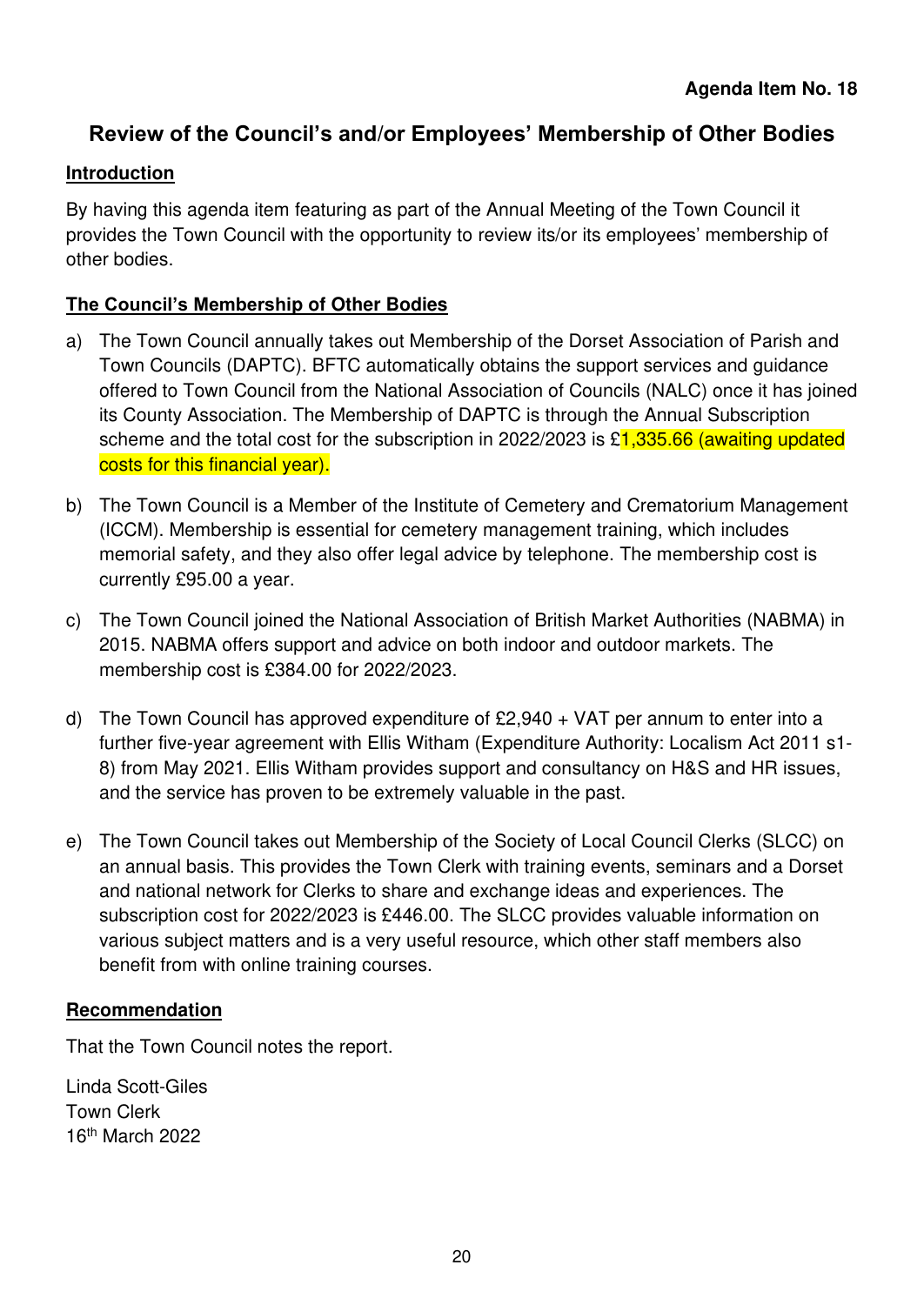## **Review of BFTC's Complaints Procedure**

#### <span id="page-20-0"></span>**Introduction**

By having this agenda item featuring as part of the Annual Meeting of the Town Council it provides the Town Council with the opportunity to review its complaints procedure.

#### **Code of Practice for Handling Complaints**

BFTC had for some years a code of practice for handling complaints, which was replaced by NALC's recommendation as a result of Minute No. 83 of the Town Council meeting held on 8<sup>th</sup> September 2014. The Complaints procedure [\(viewable on our website here\)](https://blandfordforum-tc.gov.uk/wp-content/uploads/2022/04/Complaint-Procedure-Amended-Feb-2019.pdf) has been updated to be in line with NALC's Legal Topic Note 9E on Handling Complaints.

#### **An Employee Complaint**

The procedure confirms that such a complaint will be dealt with as an employment matter.

It would appear that the present procedures work and there is no need to change or amend the process used.

#### **A Councillor Complaint**

The procedure confirms that complaints about a Councillor are subject to the jurisdiction of the Dorset Council, unless it is a breach of the rules about Disclosable Pecuniary Interests which will be a criminal offence to be reported to the police.

It would appear that the present procedures work and there is no need to change or amend the process used.

#### **A General Complaint**

If a general complaint is received, it should if possible be resolved by the Town Clerk, other proper officer or Chairman of Council. If this is not possible then a formal process will ensue and this will involve the formation of a Councillor panel, as detailed in Section 3 of the Complaints Procedure.

#### **Recommendation**

That the Town Council's Complaints Procedure is approved for the 2022/2023 Mayoral year.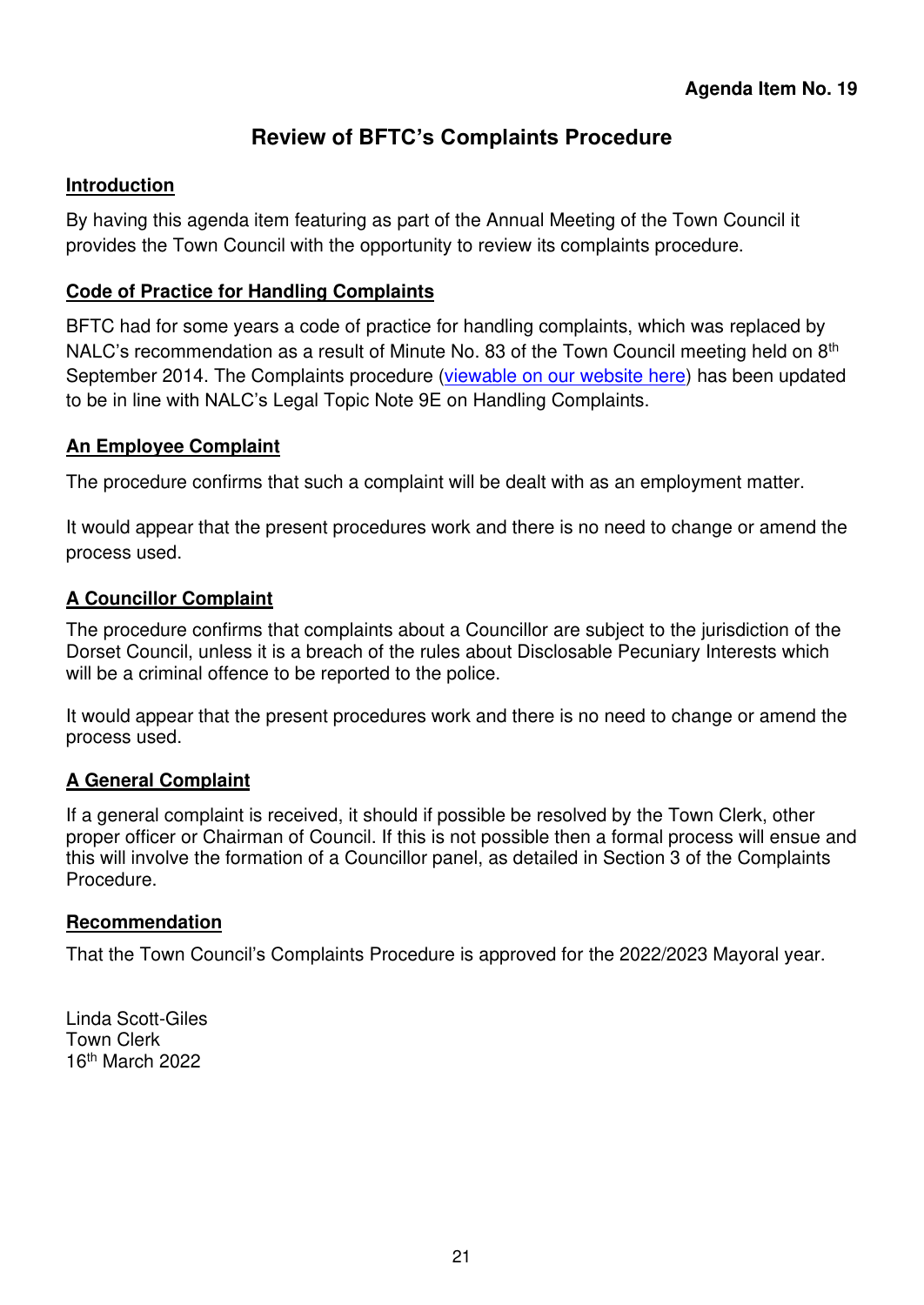## <span id="page-21-0"></span>**Review of the Council's policies, procedures and practices in respect of its obligations under Freedom of Information, Data Protection legislation and Website Accessibility Statement**

#### **Introduction**

By having this agenda item featuring as part of the Annual Meeting of the Town Council it provides the Town Council with the opportunity to review the procedure for handling requests under the General Data Protection Regulations 2018 and the Data Protection Act 2018.

In 2021, the review of the council's website accessibility statement was added to this annual item due to its importance.

#### **Detail**

All Councils should produce a paper that details the information it holds and where the information can be located under the Model Publication Scheme.

The Town Council adopted a Privacy Policy at the Town Council meeting held on 23<sup>rd</sup> April 2018 and the Model Publication Scheme has now been merged into this Policy.

This is available to view on our website: [Privacy Policy and Freedom of Information](https://blandfordforum-tc.gov.uk/wp-content/uploads/2022/04/Privacy-Policy-and-FOI-Policy-August-19.pdf)

The council's website accessibility statement is also available to view on the council's website: [Website Accessibility Statement](https://blandfordforum-tc.gov.uk/wp-content/uploads/2022/04/Website-Accessibility-Statement-2019-BFTC.pdf) 

#### **Recommendation**

That the Town Council's Privacy Policy, including Freedom of Information Policy, and its Website Accessibility Statement are approved for the 2022/2023 Mayoral year.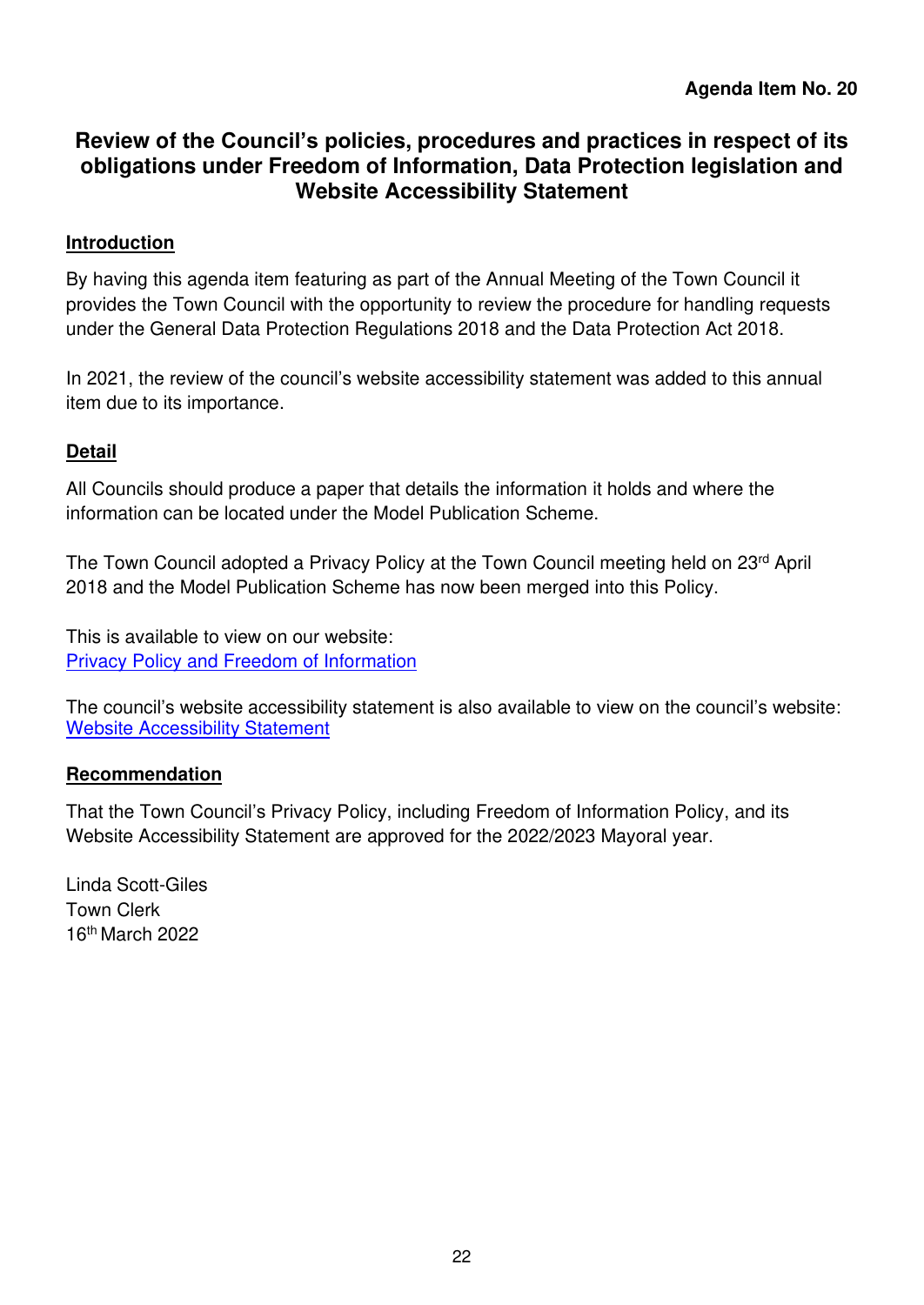## <span id="page-22-0"></span>**Review of the Council's Policy for Communicating with the Press & Media**

#### **Introduction**

By having this agenda item featuring as part of the Annual Meeting of the Town Council it provides the Town Council with the opportunity to review the policy for dealing with the Press or Media.

#### **Background**

A Town Council Working Group to review the Press & Media Policy was formed following receipt of NALC's model policy. The Town Council adopted a policy and retained section 21 of the Town Council's Standing Orders at the Town Council Meeting held on Monday 8<sup>th</sup> December 2014. These have been reviewed annually since.

The Press & Media Policy (distributed to councillors by email) and section 21 of the Standing Orders have worked well to date and there is no apparent reason to amend the document.

#### **Recommendation**

That the Town Council agrees that the Press & Media Policy and section 21 of the Standing Orders continue to be appropriate for the 2022/2023 Mayoral year.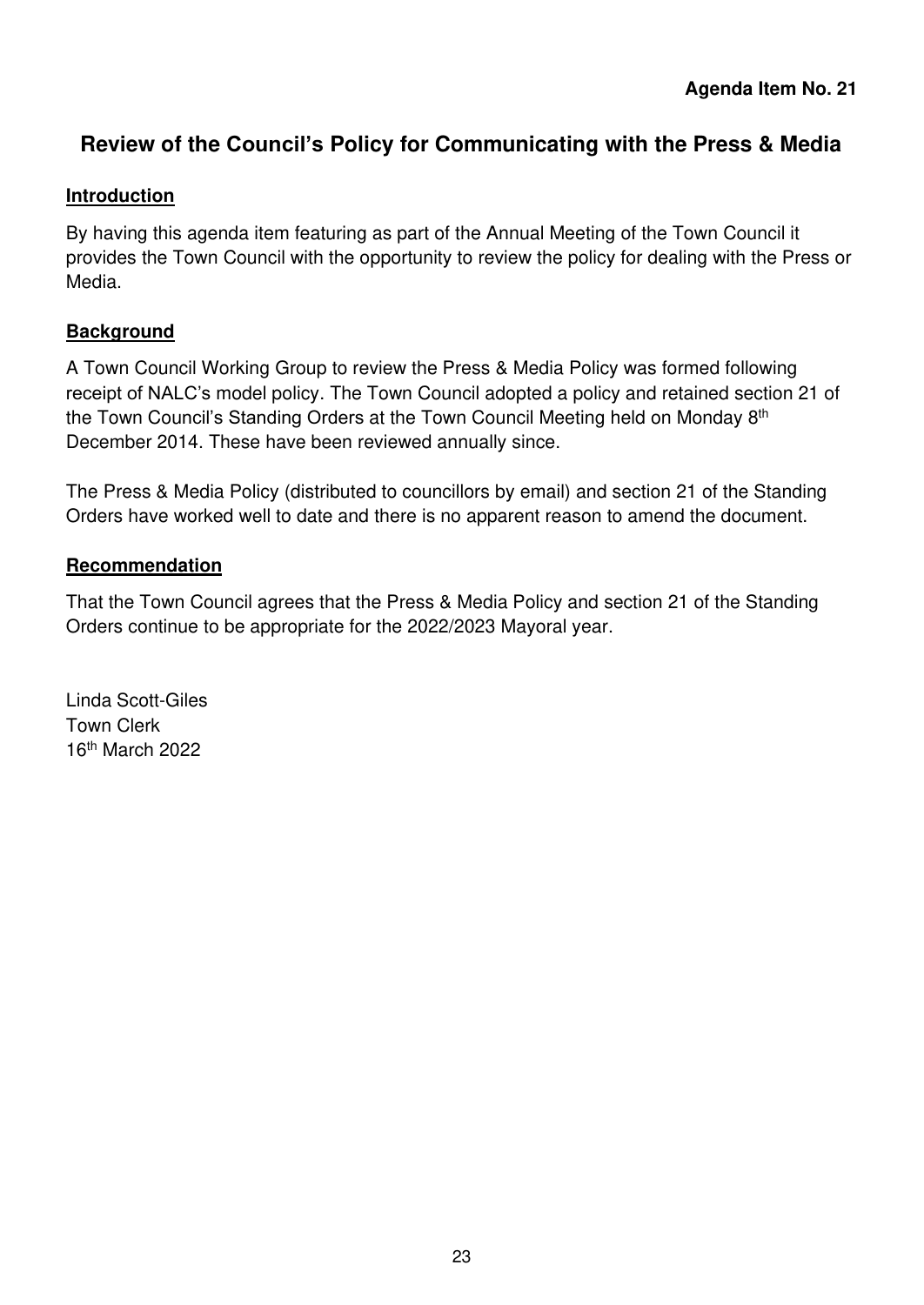## **Review of the Council's employment policies and procedures**

#### <span id="page-23-0"></span>**Introduction**

By having this agenda item featuring as part of the Annual Meeting of the Town Council it provides the Town Council with the opportunity to review its employment policies and procedures. This was an additional agenda item for the annual meeting, introduced by NALC as part of their amended Standing Orders (April 2018).

#### **Detail of the Report**

The Town Council has the following documents in place with regards to employment policies and procedures, which are all verified and updated by officers and Ellis Whittam:

- Employee Manual
- Training Policy
- Equality Policy
- Privacy Policy
- Contracts, Offer Letters and Job Descriptions
- Risk Assessments
- Office Procedures
- Strategic Plan
- And other associated documents

Some of these documents are available from the Town Clerk should Councillors wish to see a copy.

#### **Recommendation**

That the Town Council's employment policies and procedures are approved for the 2022/2023 Mayoral year.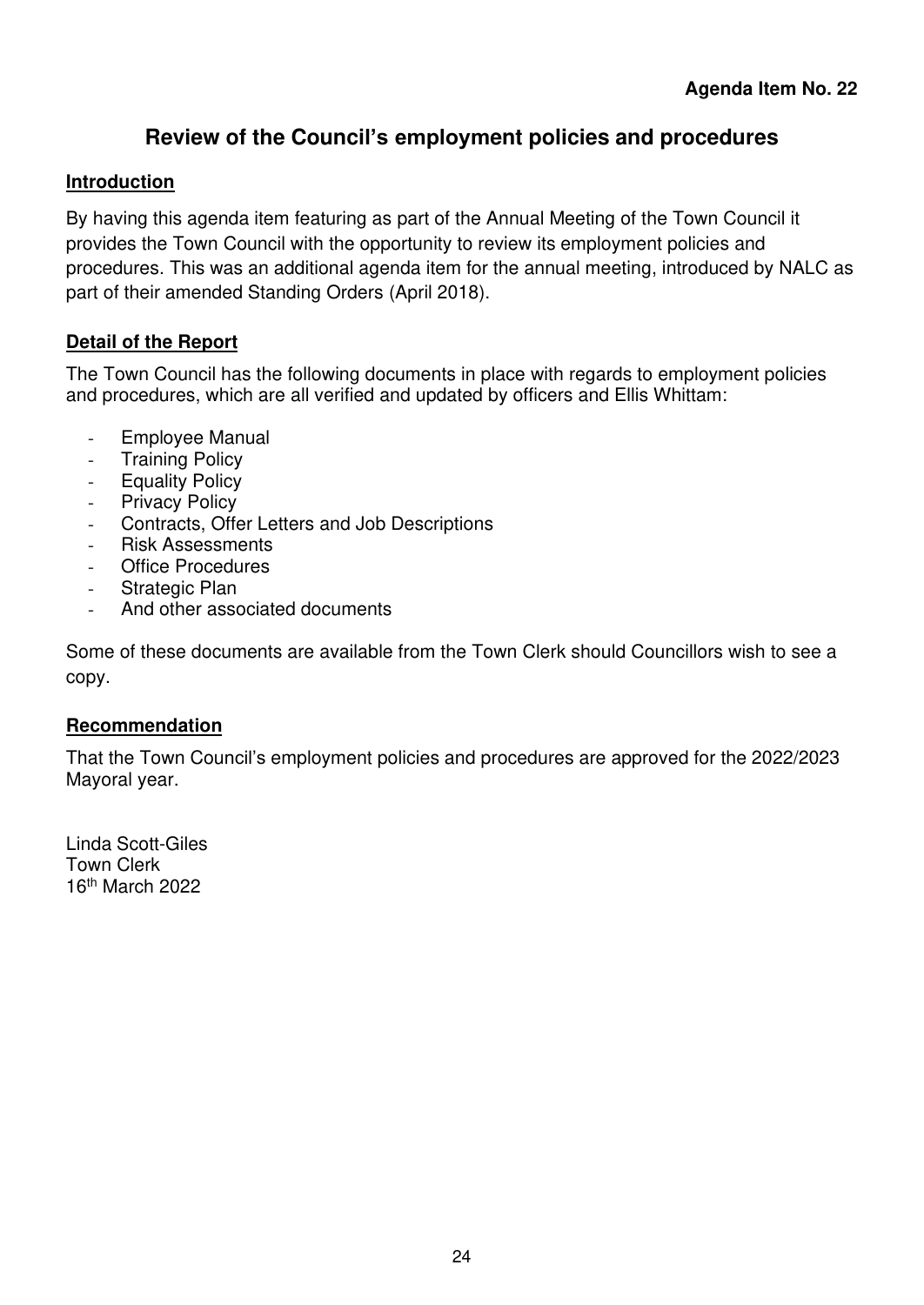## <span id="page-24-0"></span>**Confirm the Dates, Times and Place of Ordinary Meetings of the Full Council for the Year Ahead**

#### **Introduction**

By having this agenda item featuring as part of the Annual Meeting of the Town Council it provides the Town Council with the opportunity to review and adopt the Council Diary for 2022/23.

#### **Council Diary**

At the Town Council Meeting held on 24<sup>th</sup> January 2022 the Town Council agreed the calendar of meetings for May 2022 – May 2023.

Councillors should note that – in an ordinary year – staff time is also used for organising (or involvement in) events that are not listed on the Council Diary, which include the following:

Blandford + Meetings and Events

Corn Exchange promotion events (e.g. Half term events)

Mayor's Civic Day

Thanksgiving Service

Mayor's Charity Night

Additional Mayoral/civic events (e.g. band concerts held, Freedom Parades, Twinning Events)

WWI / WW2 Events

Any other national events

#### **Recommendation**

To reaffirm the calendar at [Appendix A](#page-25-0) for the 2022/2023 Mayoral year.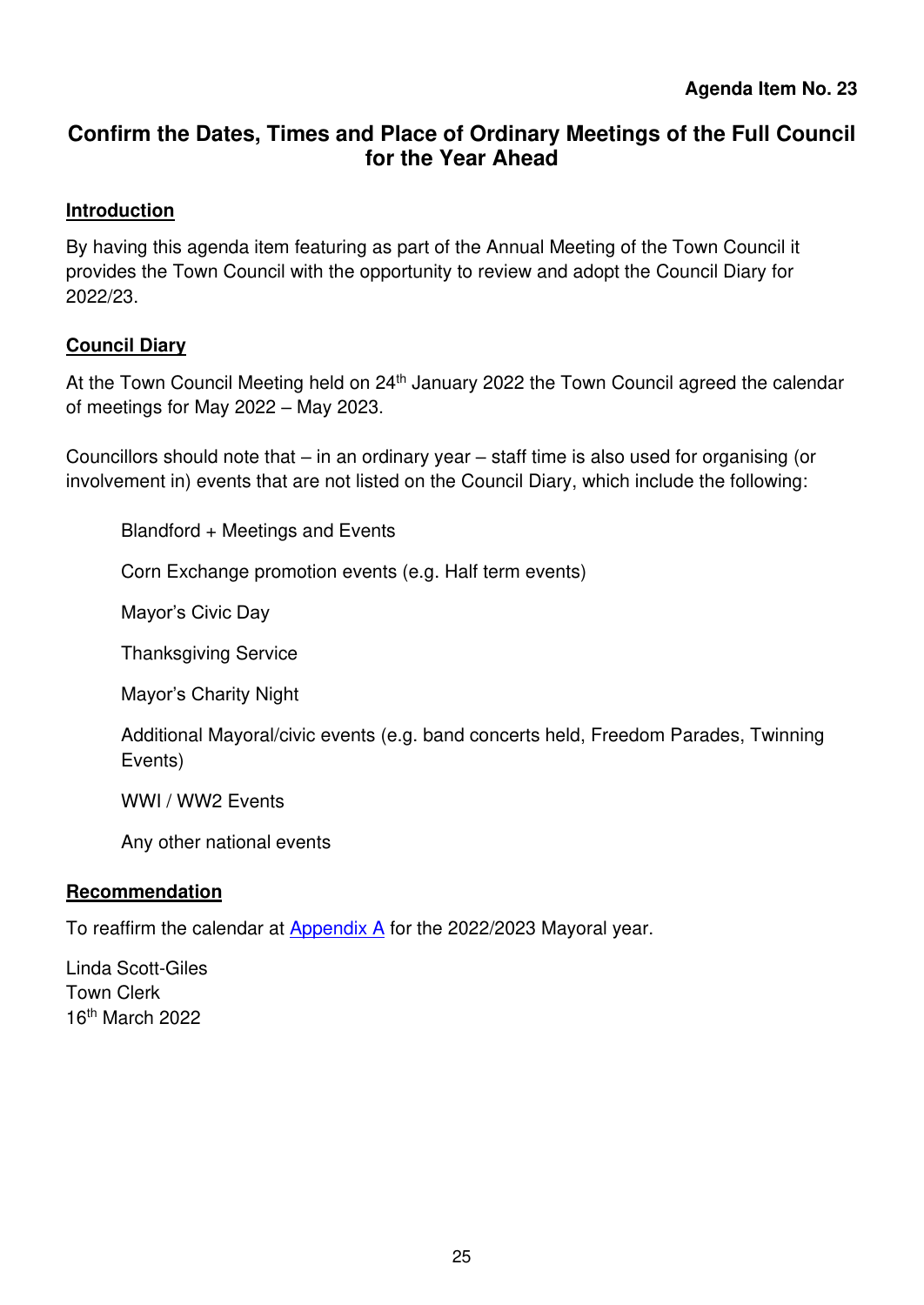## **Council Diary 2022/2023**

<span id="page-25-0"></span>

|                    | <b>MAY 2022</b>                                                                        |
|--------------------|----------------------------------------------------------------------------------------|
| <b>Monday 2</b>    | <b>Bank Holiday</b>                                                                    |
| Tuesday 3          | <b>Annual Meeting of the Town Council</b>                                              |
| <b>Monday 16</b>   | <b>Planning Meeting</b>                                                                |
| <b>Friday 20</b>   | <b>Mayor Making Ceremony</b>                                                           |
| Monday 23          | <b>Town Council Meeting (Corn Exchange)</b>                                            |
| <b>Monday 30</b>   |                                                                                        |
|                    | <b>JUNE 2022</b>                                                                       |
| <b>Thursday 2</b>  | <b>Bank Holiday for Queens Platinum Jubilee</b>                                        |
| <b>Friday 3</b>    | <b>Bank Holiday for Queens Platinum Jubilee</b>                                        |
| <b>Friday 3</b>    | <b>Queens Platinum Jubilee Thanksgiving Service</b>                                    |
| <b>Monday 6</b>    | <b>Planning Meeting</b>                                                                |
| <b>Monday 13</b>   | <b>Finance &amp; Staffing Committee Meeting</b>                                        |
| <b>Monday 20</b>   | <b>Recreation &amp; Amenities Committee Meeting</b>                                    |
|                    | (raise a flag for Armed Forces Day)                                                    |
| <b>Saturday 25</b> | <b>Armed Forces Day</b>                                                                |
| <b>Monday 27</b>   | Town Council Photograph at 6.30pm / Town Council Meeting (Trust)                       |
|                    | AGM) 7pm                                                                               |
|                    | <b>JULY 2022</b>                                                                       |
| <b>Monday 4</b>    | <b>Town &amp; General Purposes Committee Meeting</b>                                   |
| <b>Monday 11</b>   | <b>Planning Meeting</b>                                                                |
| Monday 18          | <b>Town Council Meeting (Corn Exchange)</b>                                            |
| <b>Monday 25</b>   | <b>Town Council Meeting</b>                                                            |
|                    | <b>AUGUST 2022</b>                                                                     |
|                    | No meetings are scheduled for this month, although a Planning meeting may be necessary |
|                    | <b>SEPTEMBER 2022</b>                                                                  |
| <b>Saturday 3</b>  | <b>Merchant Navy Day</b>                                                               |
| <b>Monday 5</b>    | <b>Planning Meeting</b>                                                                |
| <b>Friday 9</b>    | <b>Dorset Architectural Heritage Week (DAHW) (Cemetery Chapel)</b>                     |
| <b>Monday 12</b>   | <b>Recreation &amp; Amenities Committee Meeting</b>                                    |
| <b>Saturday 17</b> | <b>Community Expo (including budget consultation)</b>                                  |
|                    | Dorset Architectural Heritage Week (Corn Exchange, Town Hall &                         |
|                    | <b>Council Chamber)</b>                                                                |
| <b>Monday 19</b>   | <b>Finance &amp; Staffing Committee Meeting</b>                                        |
| Monday 26          | <b>Town Council Meeting</b>                                                            |
|                    | <b>OCTOBER 2022</b>                                                                    |
| <b>Monday 3</b>    | <b>Planning Meeting</b>                                                                |
| <b>Monday 10</b>   | <b>Town &amp; General Purposes Committee Meeting</b>                                   |
| <b>Monday 17</b>   | <b>Town Council Meeting (Corn Exchange)</b>                                            |
| Monday 24          | Town Council Meeting (followed by Trust Meeting)                                       |
|                    | <b>NOVEMBER 2022</b>                                                                   |
| <b>Sunday 6</b>    | <b>Royal British Legion Cemetery Service</b>                                           |
| <b>Monday 7</b>    | <b>Planning Meeting</b>                                                                |
| <b>Friday 11</b>   | <b>Armistice Day 11am</b>                                                              |
|                    | Remembrance School Involvement at 10.30am at the churchyard                            |
| <b>Sunday 13</b>   | <b>Remembrance Sunday Parade &amp; Church Service 2.30pm</b>                           |
| <b>Monday 14</b>   | <b>Recreation &amp; Amenities Committee Meeting</b>                                    |
| <b>Monday 21</b>   | <b>Town &amp; General Purposes Committee Meeting</b>                                   |
| <b>Monday 28</b>   | <b>Town Council Meeting</b>                                                            |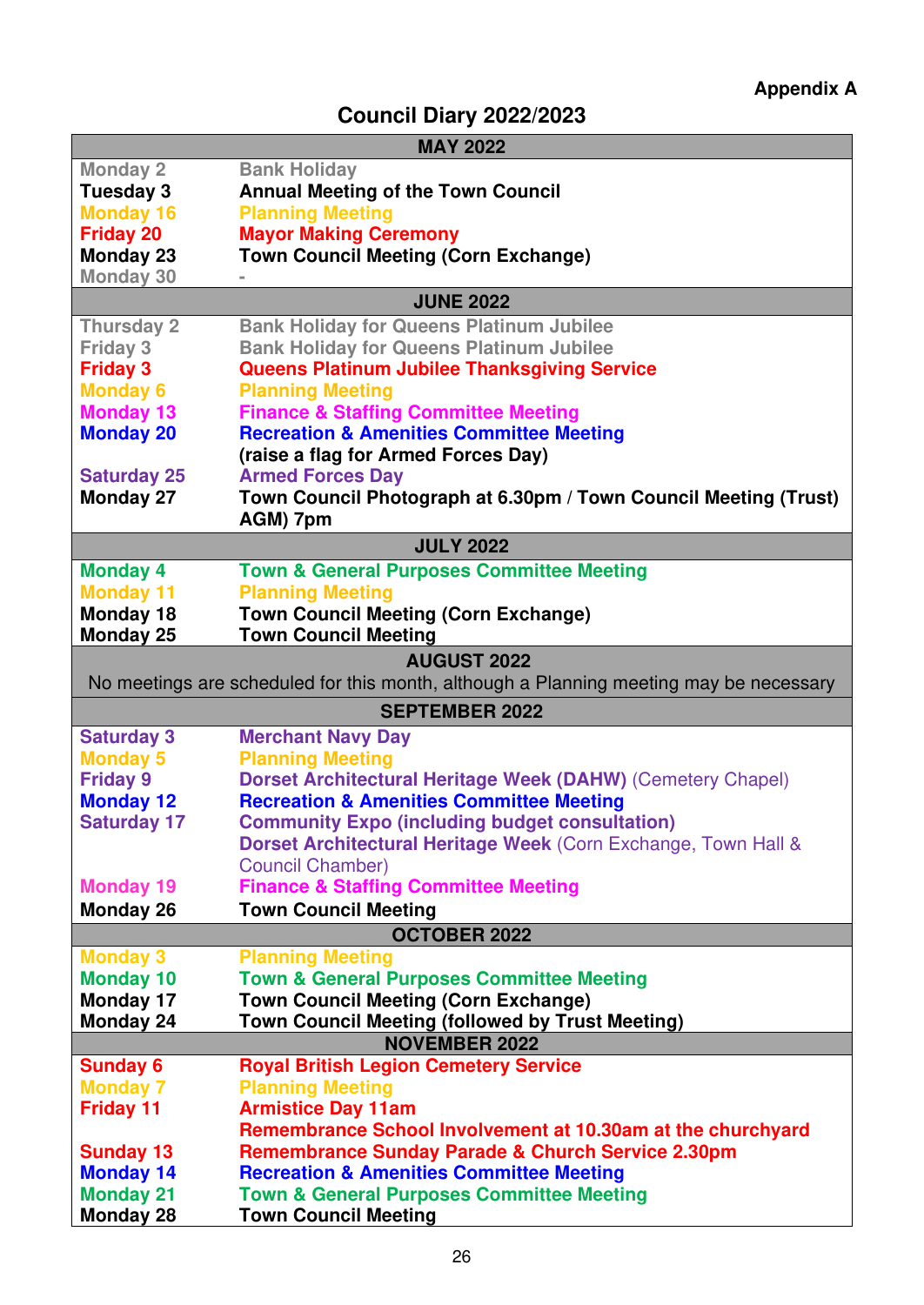|                               | <b>DECEMBER 2022</b>                                                   |
|-------------------------------|------------------------------------------------------------------------|
| <b>Friday 2</b>               | <b>Yuletide Festival</b>                                               |
| <b>Saturday 3</b>             | <b>Small Business Saturday (tbc)</b>                                   |
| <b>Monday 5</b>               | <b>Planning Meeting</b>                                                |
| <b>Monday 12</b>              | <b>Finance &amp; Staffing Committee Meeting</b>                        |
| <b>Wednesday 14</b>           | <b>Civic Christmas Carol Service (tbc)</b>                             |
| <b>Monday 19</b>              | <b>Town Council Meeting (followed by Trust Meeting)</b>                |
| <b>Thursday 22</b>            | Office closes at 12.30pm                                               |
| <b>Monday 26</b>              | <b>Bank Holiday</b>                                                    |
|                               | <b>JANUARY 2023</b>                                                    |
| <b>Monday 2</b>               | <b>Bank Holiday</b>                                                    |
| <b>Tuesday 3</b>              | Office re-opens at 9.30am                                              |
| <b>Monday 9</b>               |                                                                        |
| <b>Monday 16</b>              | <b>Planning Meeting</b>                                                |
| <b>Monday 23</b>              | <b>Recreation &amp; Amenities Committee Meeting</b>                    |
| <b>Monday 30</b>              | <b>Town Council Meeting</b>                                            |
|                               | <b>FEBRUARY 2023</b>                                                   |
| <b>Monday 6</b>               | <b>Planning</b>                                                        |
| <b>Monday 13</b>              |                                                                        |
| <b>Monday 20</b>              | <b>Town Council Meeting (Corn Exchange)</b>                            |
| <b>Monday 27</b>              | <b>Town Council Meeting</b>                                            |
|                               | <b>MARCH 2023</b>                                                      |
| <b>Monday 6</b>               | <b>Planning Meeting</b>                                                |
|                               |                                                                        |
| <b>Monday 13</b>              | Raise the Commonwealth Flag at 10am in Market Place (robes)            |
| <b>Monday 13</b>              | <b>Town &amp; General Purposes Committee Meeting</b>                   |
| <b>Monday 20</b>              | <b>Finance &amp; Staffing Committee Meeting</b>                        |
| <b>Saturday 25</b>            | <b>Spring Community Expo in the Corn Exchange</b>                      |
| <b>Monday 27</b>              | <b>Town Council Meeting</b>                                            |
|                               | <b>APRIL 2023</b>                                                      |
| <b>Monday 3</b>               | <b>Planning Meeting</b>                                                |
| Friday 7                      | <b>Good Friday</b>                                                     |
| <b>Monday 10</b>              | <b>Easter Monday</b>                                                   |
| <b>Monday 17</b>              |                                                                        |
| <b>Monday 24</b>              | <b>Annual Town Assembly at 6pm followed by</b>                         |
|                               | Town Council Meeting (followed by Trust Meeting) at 7pm                |
|                               | <b>MAY 2023</b>                                                        |
| <b>Monday 1</b>               | <b>Bank Holiday</b>                                                    |
| <b>Tuesday 2</b>              | Annual Meeting of the Town Council (followed by Town Council           |
|                               | meeting)                                                               |
| <b>Friday 19</b>              | <b>Mayor Making Ceremony</b>                                           |
| Monday 15<br><b>Monday 22</b> | <b>Town Council Meeting (Corn Exchange)</b><br><b>Planning Meeting</b> |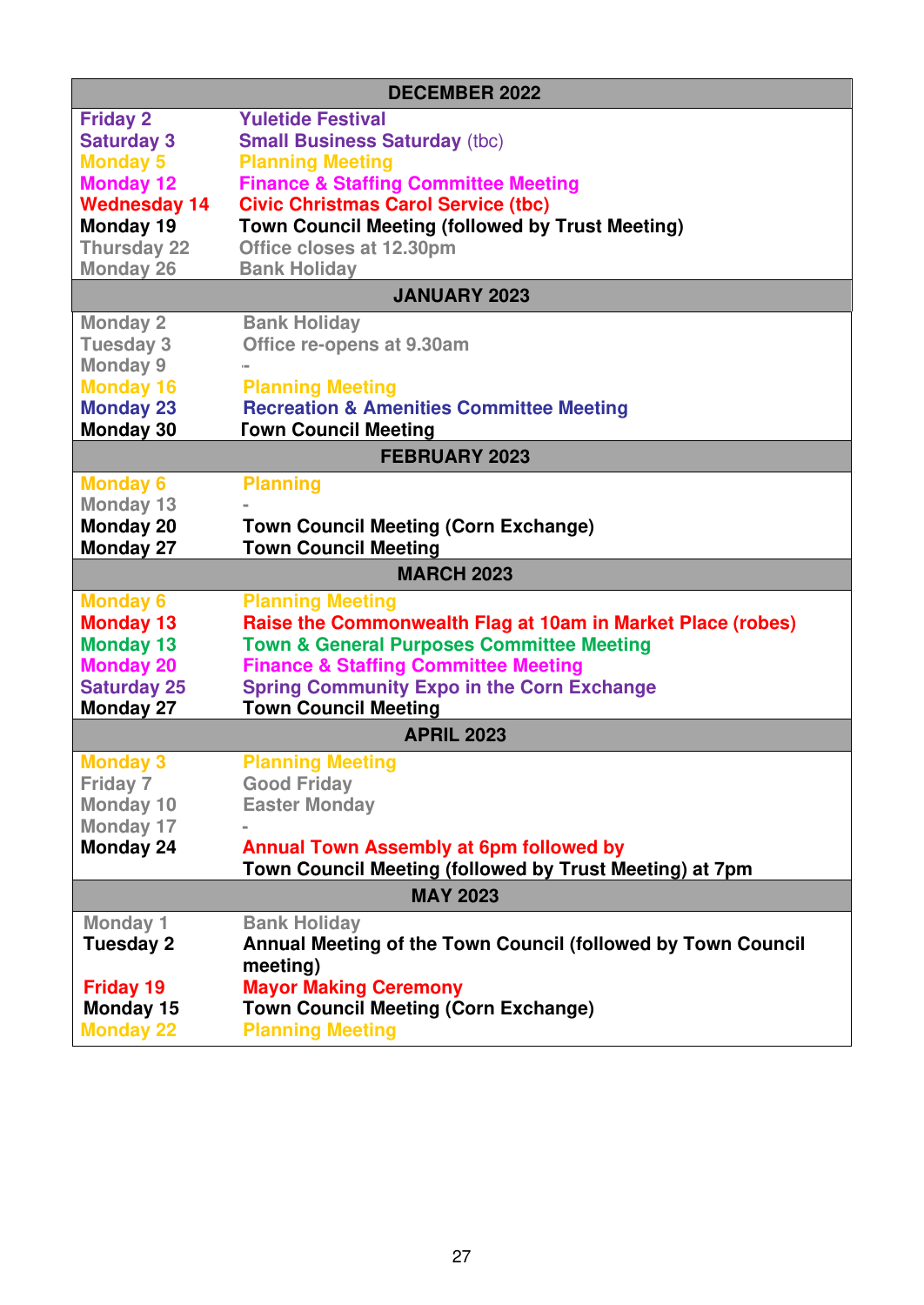## <span id="page-27-0"></span>**Review of the Risk Assessment Management Policy (including Financial) Arrangements for 2022/23**

#### **Introduction**

By having this agenda item featuring as part of the Annual Meeting of the Town Council it provides the Town Council with the opportunity to review its risk assessment management policy.

#### **Detail of the Report**

Changes to the Accounts and Audit Regulations 2011 required the Council to conduct an annual review of internal control, which includes the arrangements for management of risk. While a review of the risks affecting the outside sites, together with administration and staff has been carried out, in light of the added regulation it was felt that a financial risk assessment was needed.

The Town Council reviews this document annually, and it was most recently updated for the Finance & Staffing Committee meeting held on 21<sup>st</sup> March 2022 and subsequently approved by full Council on 28<sup>th</sup> March 2022.

The policy was distributed to Councillors by email with the F&S agenda in March but Councillors may request a copy from the Town Clerk.

#### **Recommendation**

That the Town Council's Risk Assessment Management Policy (including Financial) is approved for the 2022/2023 Mayoral year.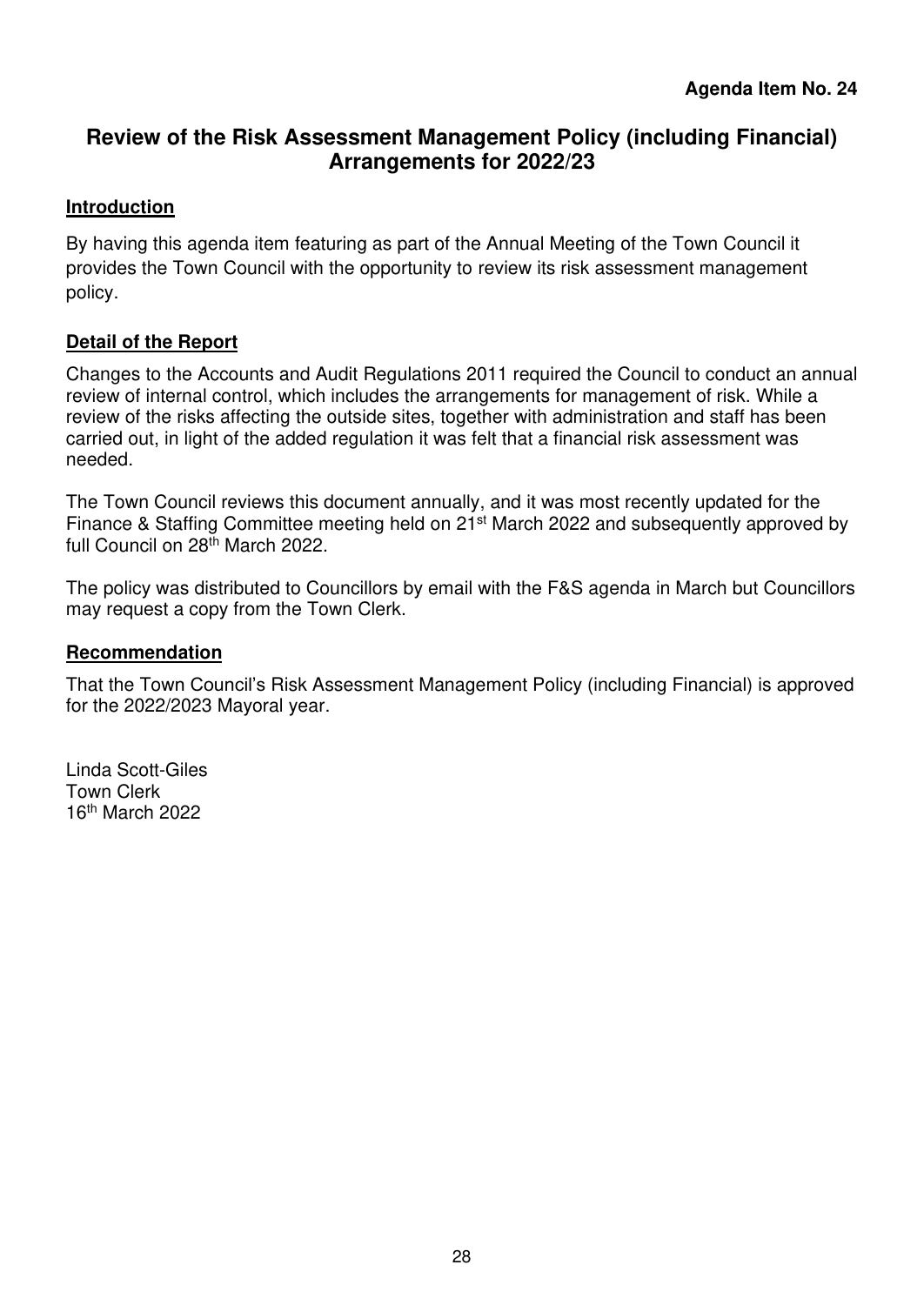## **Review of the Council's Business Continuity Plan**

#### <span id="page-28-0"></span>**Introduction**

By having this agenda item featuring as part of the Annual Meeting of the Town Council it provides the Town Council with the opportunity to establish or review its Business Continuity Plan.

#### **Background**

The Business Continuity Plan (distributed to Councillors by email) was reviewed by staff in April 2022 and only minor changes were made.

#### **Recommendation**

That the Town Council agrees that the Business Continuity Plan continues to be appropriate for the 2022/2023 Mayoral year.